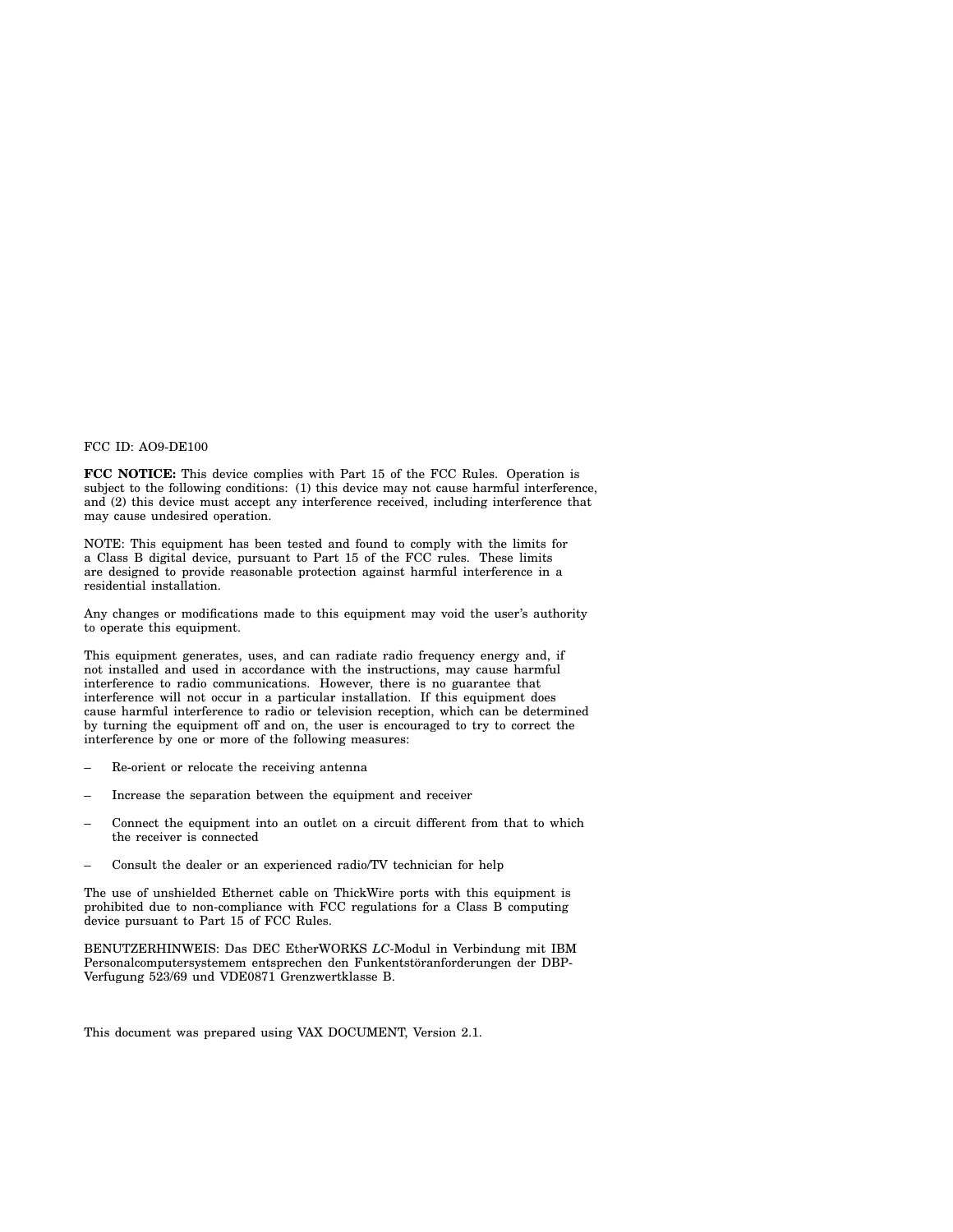# DEC EtherWORKS LC Ethernet Controller

# Owner's Manual

Order Number: EK-DE100-OM. D01

**Digital Equipment Corporation Maynard, Massachusetts**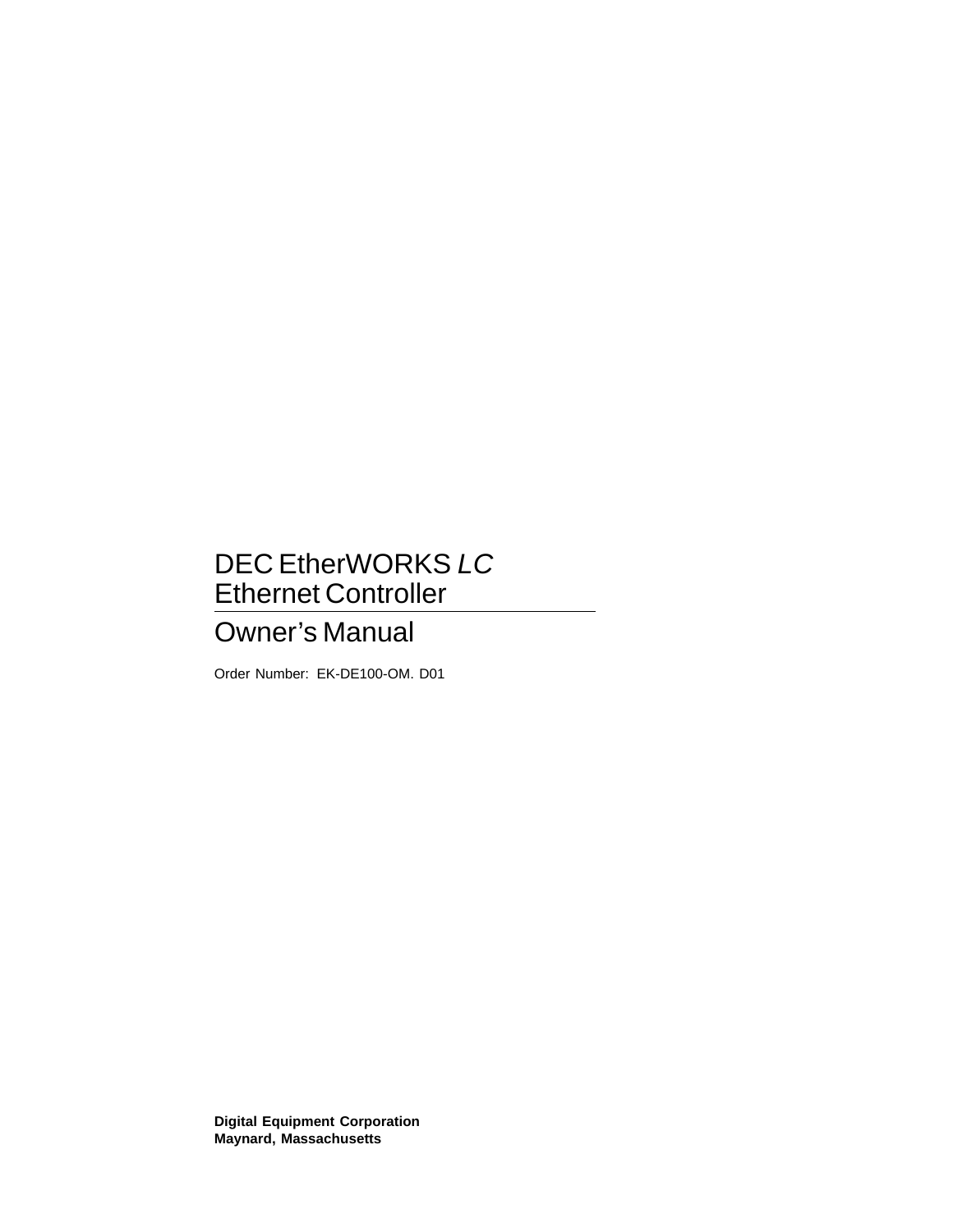#### **First Edition, 1990, Fourth Edition 1992**

The information in this document is subject to change without notice and should not be construed as a commitment by Digital Equipment Corporation. Digital Equipment Corporation assumes no responsibility for any errors that may appear in this document.

© Digital Equipment Corporation 1990, 1992.

All Rights Reserved.

The following are trademarks of Digital Equipment Corporation: DEC, EtherWORKS, the DIGITAL logo, ThinWire, and VAX DOCUMENT.

IBM and Personal Computer AT are registered trademarks of International Business Machines, Inc.

This document was prepared using VAX DOCUMENT, Version 2.1.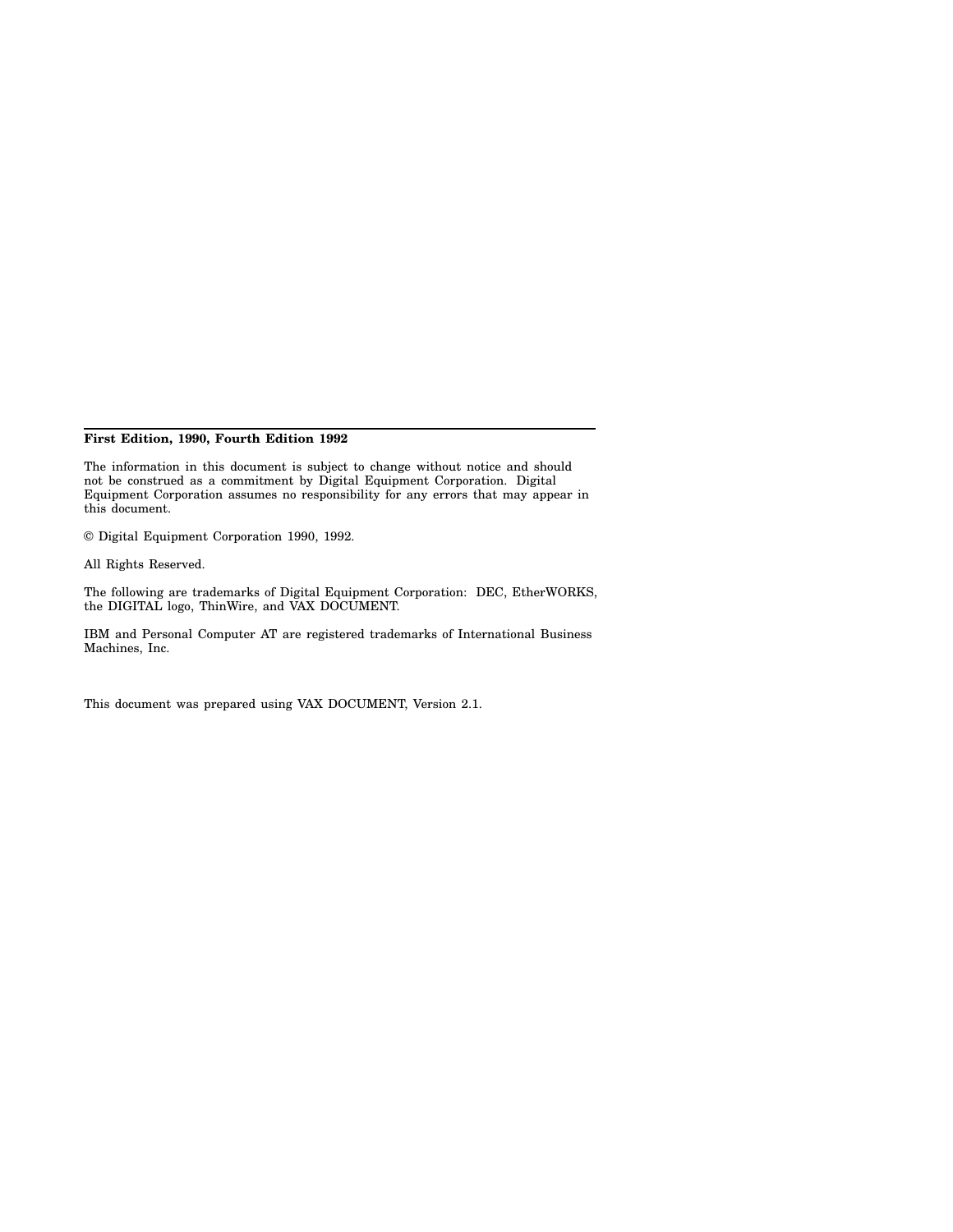# **Contents**

| 1            |                                                                | <b>Installing the LC Board</b>                                                                                                                                                                                                                                      |                                                                                                      |  |
|--------------|----------------------------------------------------------------|---------------------------------------------------------------------------------------------------------------------------------------------------------------------------------------------------------------------------------------------------------------------|------------------------------------------------------------------------------------------------------|--|
|              | 1.1<br>12<br>1.3<br>1.4<br>1.5<br>1.6<br>1.6.1<br>1.6.2<br>1.7 | Preparing Your Computer<br>Selecting the Network Interface<br>Installing the $LC$ Board<br>Running the Power Up Self-Test<br>Connecting to a Network<br>Connecting to ThinWire Ethernet $\dots\dots$<br>Connecting to ThickWire Ethernet<br>Installing the Software | $1 - 1$<br>$1 - 2$<br>$1 - 4$<br>$1 - 6$<br>$1 - 10$<br>$1 - 10$<br>$1 - 11$<br>$1 - 12$<br>$1 - 12$ |  |
| $\mathbf{2}$ |                                                                | <b>Configuring the LC Board</b>                                                                                                                                                                                                                                     |                                                                                                      |  |
|              | 2.1<br>2.2<br>2.3<br>2.4<br>2.5<br>2.6<br>2.7<br>2.8           | Memory Addressing Range and Size Selection<br>I/O Address Selection $(SW5)$<br>Remote Boot Selection (SW6)<br>Remote Boot Period Selection (SW7)<br>IRQ Selection $(SW8 - SW12)$                                                                                    | $2 - 1$<br>$2 - 1$<br>$2 - 4$<br>$2 - 4$<br>$2 - 7$<br>$2 - 8$<br>$2 - 9$<br>$2 - 10$                |  |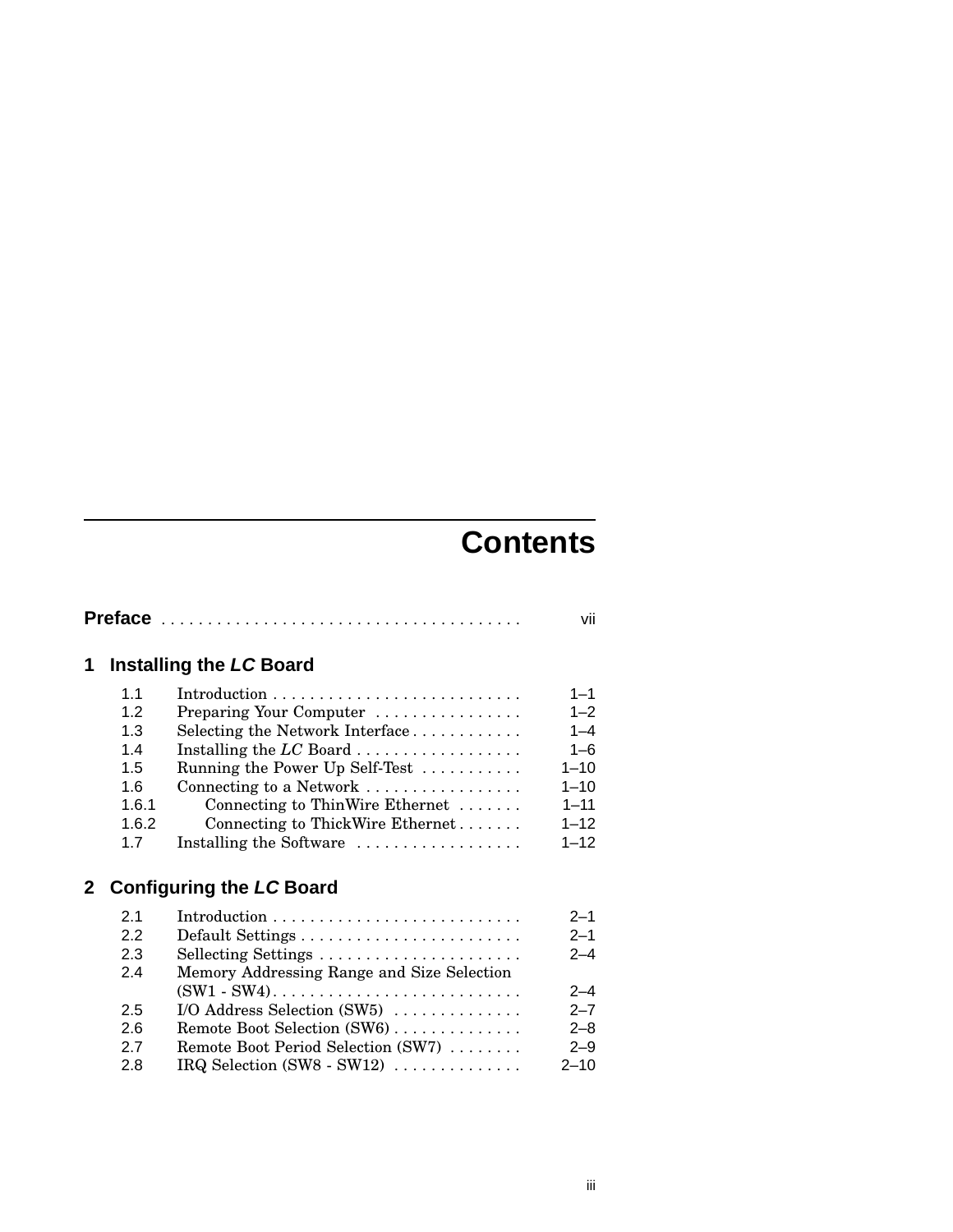# **3 Problem Solving**

| 3.1 | Fault Isolation by Symptom       | $3 - 1$ |
|-----|----------------------------------|---------|
| 3.2 | LED Activity                     | $3 - 5$ |
| 3.3 | Recovering From Self-Test Errors | $3 - 6$ |

#### **A General Information**

| A.1   |                            | $A-1$ |
|-------|----------------------------|-------|
| A.2   | Physical Description       | $A-1$ |
| A 2.1 | Functional Components      | $A-1$ |
| A.2.2 |                            | $A-2$ |
| A.2.3 | Environmental Requirements | $A-2$ |
| A.3   |                            | $A-2$ |

# **B Installing an Option ROM**

|                                | $B-1$ |
|--------------------------------|-------|
| B.2 ROM Installation Procedure | $B-1$ |

## **Figures**

| 1       | DEC EtherWORKS LC Product Kit                       |          |
|---------|-----------------------------------------------------|----------|
|         | (Digital PN DE100-AA) $\ldots \ldots \ldots \ldots$ | ix       |
| $1 - 1$ | Removing the System Unit Cover                      | $1 - 3$  |
| $1 - 2$ | Selecting the Network Interface $\dots\dots$        | $1 - 5$  |
| $1 - 3$ | Removing the Slot Cover                             | $1 - 7$  |
| $1 - 4$ | Installing the DEC EtherWORKS LC                    |          |
|         |                                                     | $1 - 8$  |
| $1 - 5$ | Replacing the Screws and Cover $\dots\dots$         | $1 - 9$  |
| $1 - 6$ | Connecting to a ThinWire Network                    | $1 - 11$ |
| $1 - 7$ | Connecting to a ThickWire Network                   | $1 - 12$ |
| $2 - 1$ | LC Board Switch Pack                                | $2 - 3$  |
| $2 - 2$ | Memory Range C8000 to CFFFF for 32                  |          |
|         |                                                     | $2 - 6$  |
| $2 - 3$ | Switch Selecting 200 - 20F I/O Memory               | $2 - 7$  |
|         |                                                     |          |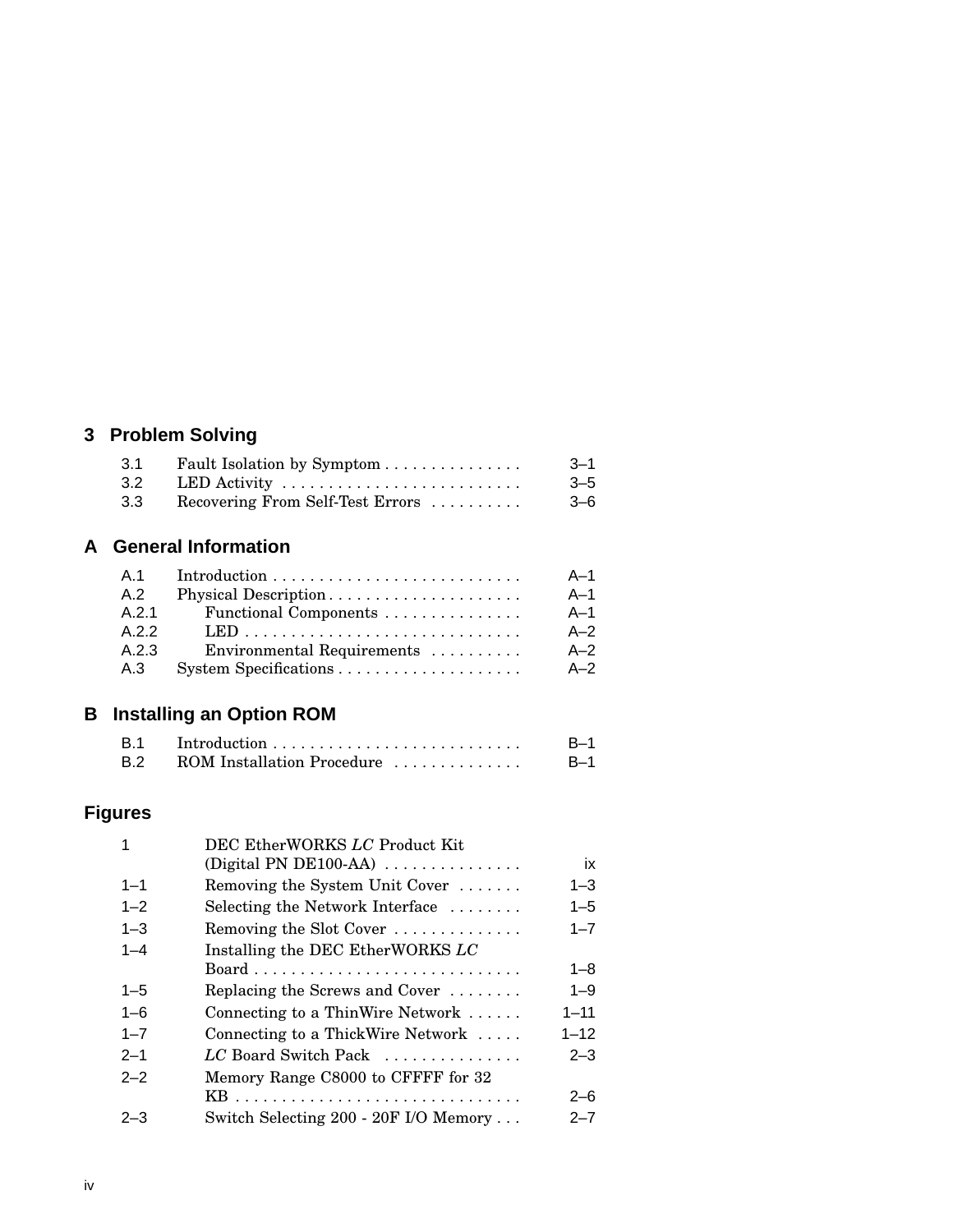| Switch Enabling Remote Boot             | $2 - 8$  |
|-----------------------------------------|----------|
| Switch Selecting 150 Seconds for Remote |          |
|                                         | $2 - 9$  |
| Switch Selecting IRQ3                   | $2 - 11$ |
| DEC EtherWORKS LC ROM                   |          |
| Installation                            | $R-2$    |
|                                         |          |

## **Tables**

| $1 - 1$ | Setting the Shunt Connector        | $1 - 4$  |
|---------|------------------------------------|----------|
| $2 - 1$ | Switch Pack Default Settings       | $2 - 2$  |
| $2 - 2$ | Switch Settings and Memory Address |          |
|         |                                    | $2 - 5$  |
| $2 - 3$ | Interrupt Request Line Switches    | $2 - 10$ |
| $3 - 1$ | Fault Isolation by Symptom         | $3 - 1$  |
| $3 - 2$ | LED Activity                       | $3 - 5$  |
| $3 - 3$ | Self-Test Error Codes              | $3 - 6$  |
| $A-1$   | System Specifications              | $A-2$    |
|         |                                    |          |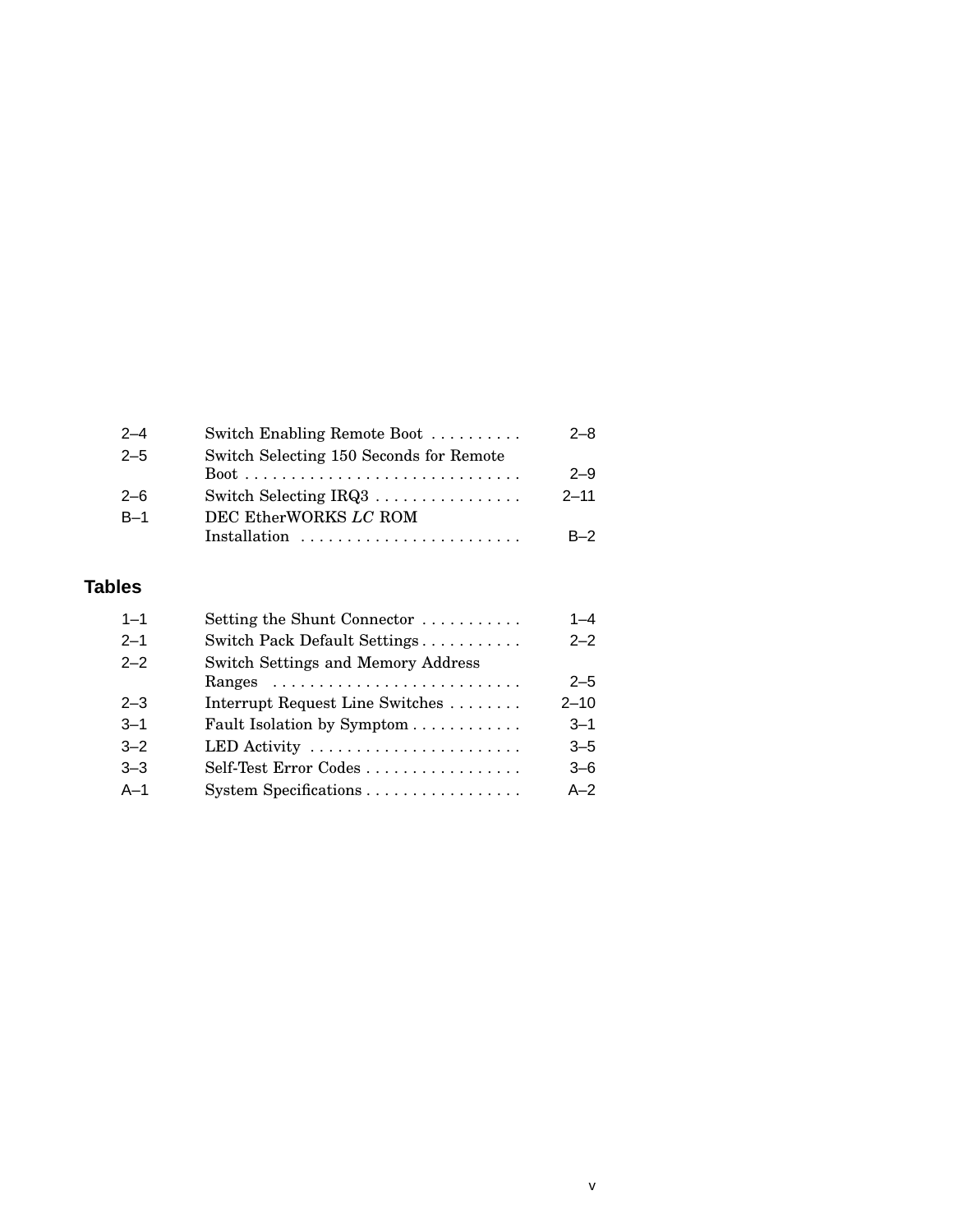# **Preface**

The DEC EtherWORKS *LC* Ethernet Controller is a personal computer bus adapter that enables you to integrate various IBM /PC/XT/AT or compatible personal computers into a network using either ThickWire or ThinWire Ethernet cables.

This manual describes how to install and configure the *LC* board. Using the manual, you should be able to prepare an IBM/PC/XT/AT or compatible personal computer and an *LC* board for use on an Ethernet network.

You do not need to know a lot about computers to install the *LC* board. You need to understand the basic concepts and uses of Ethernet networks, and be familiar with personal computers. For more information on compatibility of the *LC* board with your computer, see your system administrator.

This manual is organized as follows:

- Chapter 1 contains installation instructions.
- Chapter 2 explains board configuration.
- Chapter 3 contains problem solving information.
- Appendix A describes the hardware and software features.
- Appendix B provides a ROM installation procedure.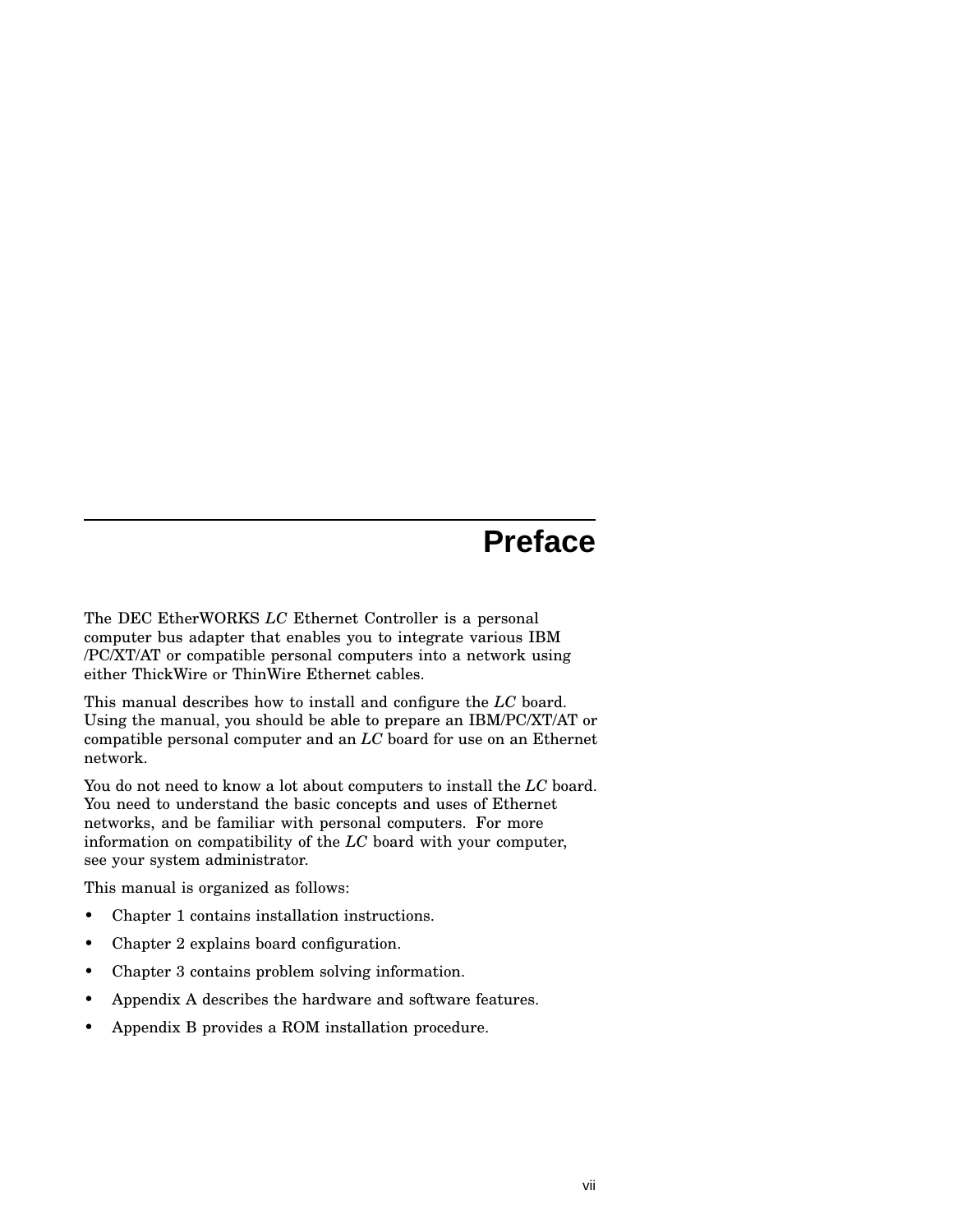The conventions used in this manual are described in the next table.

| <b>Convention</b> | <b>Meaning</b>                                                                                         |
|-------------------|--------------------------------------------------------------------------------------------------------|
| <b>CAUTION</b>    | Provides information to prevent damage to<br>equipment.                                                |
| <b>NOTE</b>       | Provides general information.                                                                          |
| PN                | Part number.                                                                                           |
| 0                 | A number in a circle in text refers to the<br>corresponding number in an accompanying<br>illustration. |

#### **Product Kit Contents**

Before you install an *LC* board, be sure you have the following components, shown in Figure 1.

- The DEC EtherWORKS *LC* Board  $\bullet$ , packaged in an anti-static bag <sup>O</sup>
- Owner's manual  $\Theta$
- T-Connector  $\bullet$
- Installation diskette  $(5\frac{1}{4} \text{ inch})$   $\Theta$
- Installation micro-diskette  $(3\frac{1}{2} \text{ inch})$   $\odot$

**Note**

If your  $LC$  board does not have a ROM as shown in  $\bullet$ Figure 1, refer to Appendix B.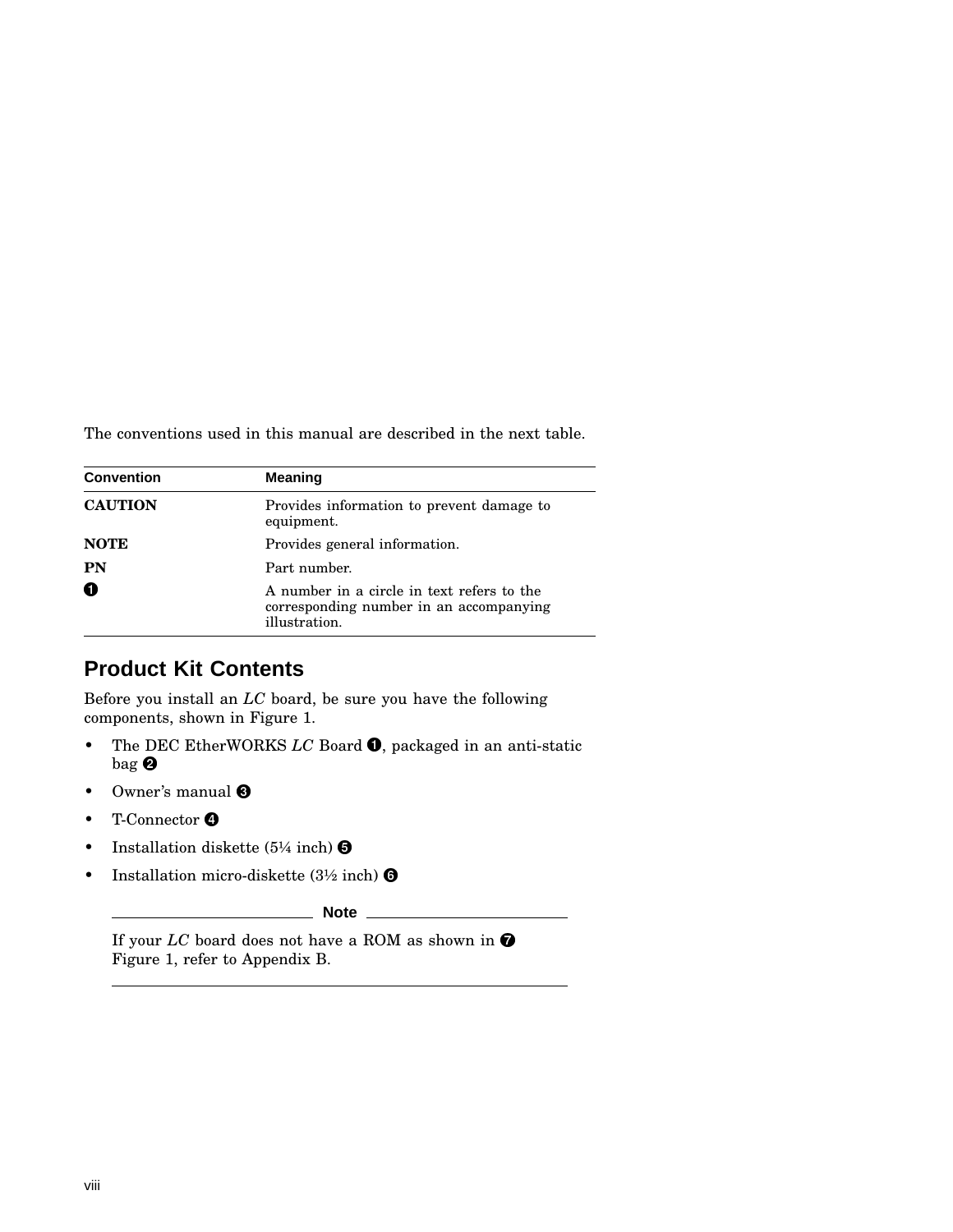



Static electricity can damage printed circuit boards and chips. A grounded wrist strap and grounded work-surface-to-earth ground should be used when handling these components.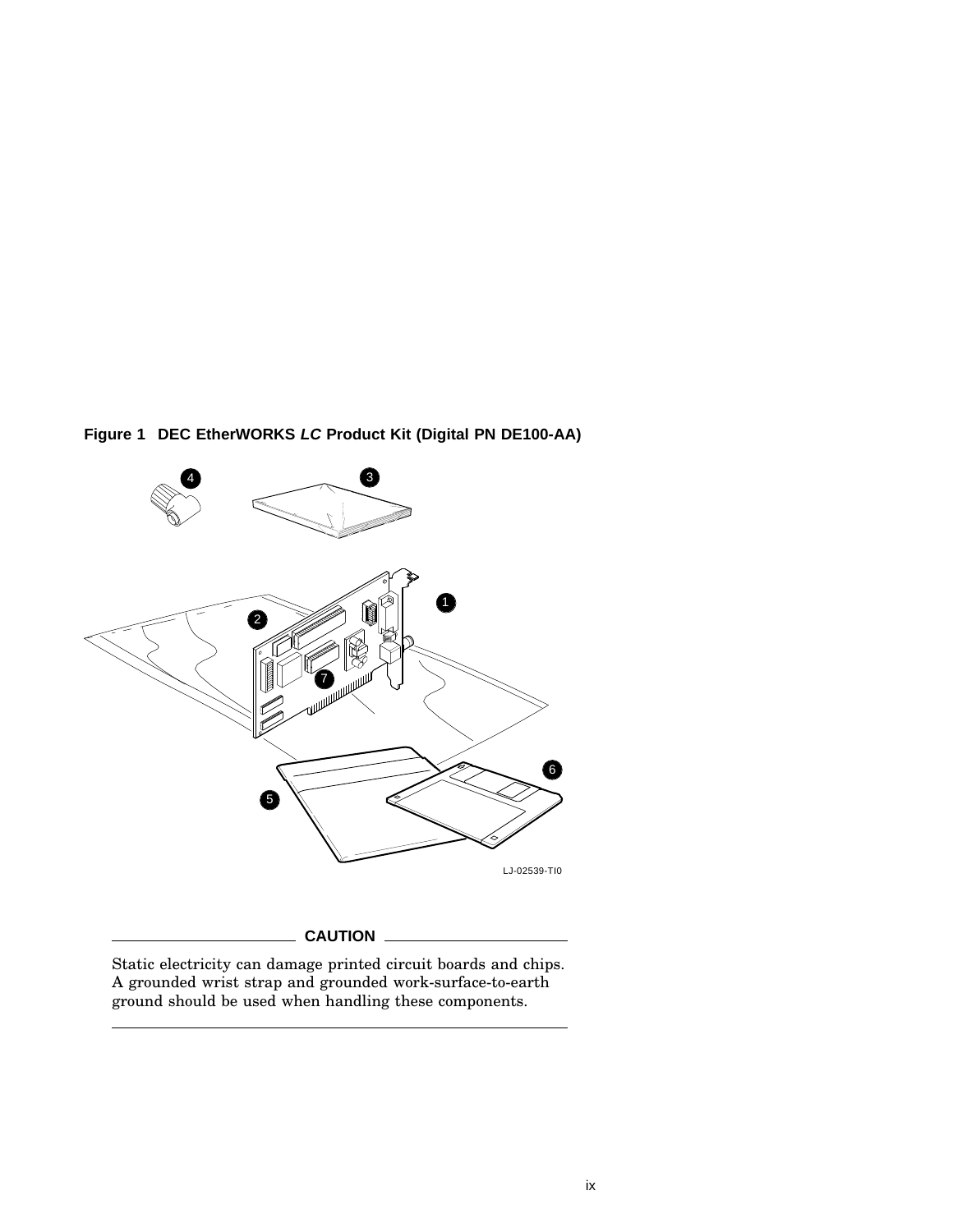# **1**

# **Installing the LC Board**

#### **1.1 Introduction**

This chapter describes how to install an *LC* board into an IBM/PC/XT/AT or compatible personal computer. The only tool you need is a flat-head screwdriver.

After you install the board, you need to use the installation diskette to access information about the software. The diskette size  $(5\frac{1}{4}$  or  $3\frac{1}{2})$ you use depends on your computer.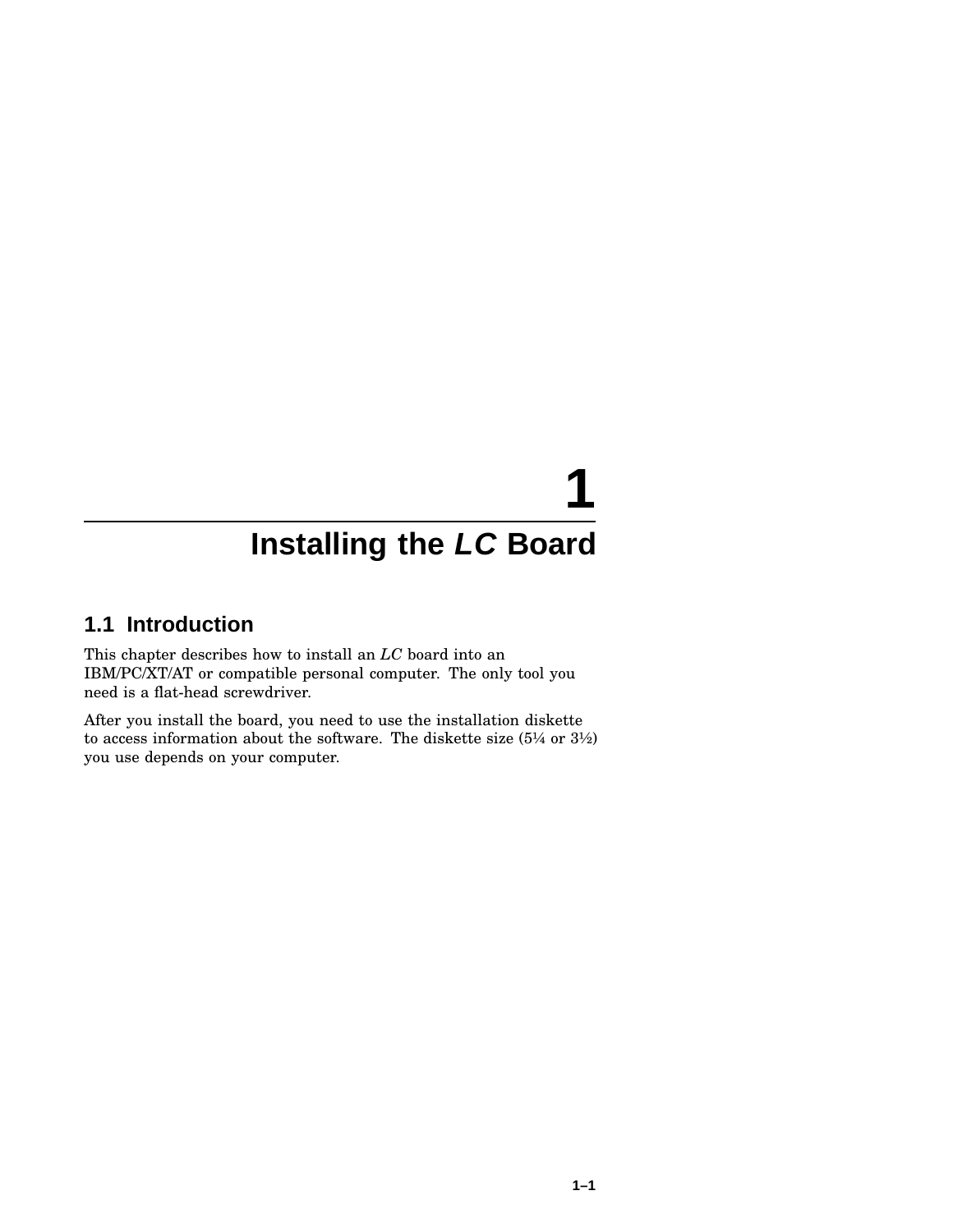#### **1.2 Preparing Your Computer**

Before you install the *LC* board, you need to prepare your computer as described in the next procedure. The illustrations show an IBM PC personal computer, however, you can use the same procedure for other PCs with only minor modifications.

- 1. Remove any diskette from the diskette drive.
- 2. Set all power switches to O (off).
- 3. Unplug the power cord from the wall outlet.
- 4. Disconnect all cables from the rear of the system unit.
- 5. Remove the screws from the rear of the system unit (Figure 1–1).
- 6. Slide the cover toward the front of the system unit until the cover is free.

**Note** \_\_\_

The *LC* board has a switch pack that lets you determine how the board operates. This switch pack is already set to correspond to the needs of most customers (*default settings*). If the settings do not meet your requirements, you need to change them on the board (see Chapter 2).

**Note**

If the board is set to use an interrupt request line, base memory address, or I/O address that another option board uses, your computer or other boards may not operate correctly when you boot the system. To test the board with the default settings, you may need to remove all other option boards from the computer.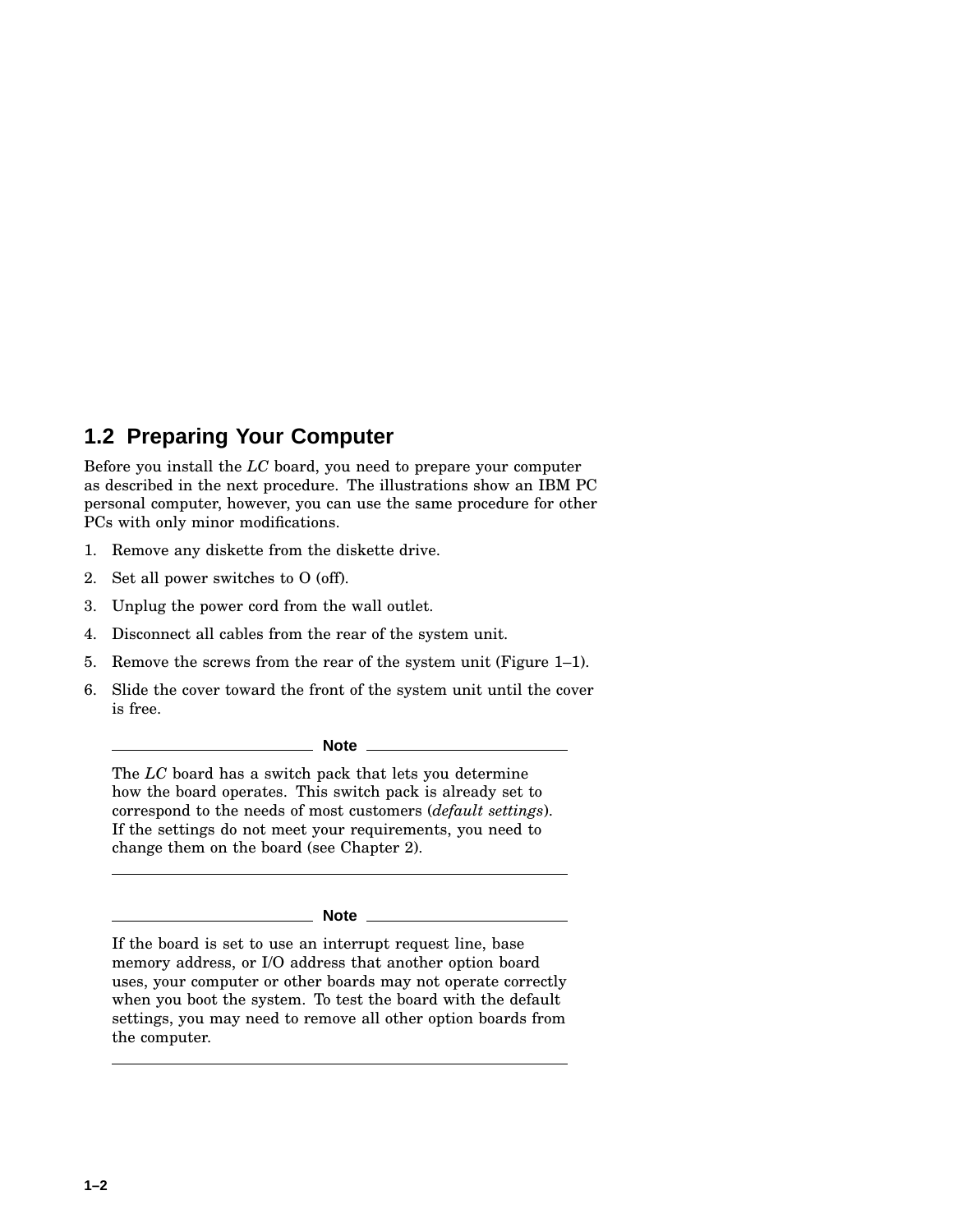**Figure 1–1 Removing the System Unit Cover**

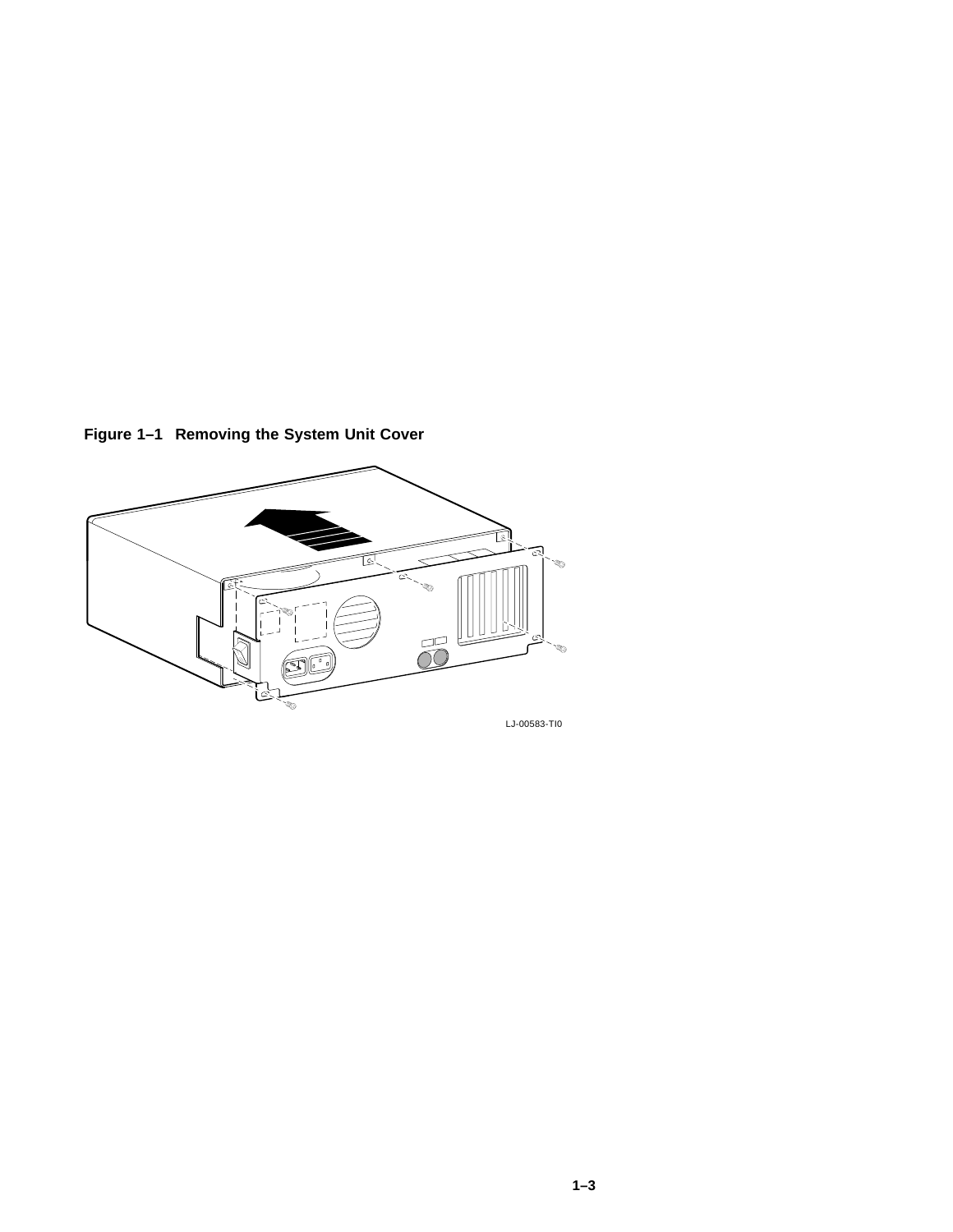#### **1.3 Selecting the Network Interface**

The *LC* board has a *shunt connector* ( Figure 1–2) that lets you determine how the board interfaces with the network—either ThinWire or ThickWire Ethernet networks. The board is shipped with the setting preselected for the ThinWire Ethernet network.

You may need to change the shunt connector setting before you install the board in your computer.

Table 1–1 summarizes the settings and Figure 1–2 shows the settings.

|  |  |  |  | Table 1-1 Setting the Shunt Connector |
|--|--|--|--|---------------------------------------|
|--|--|--|--|---------------------------------------|

| If You Want To                                                   | Then                                                                                                     |
|------------------------------------------------------------------|----------------------------------------------------------------------------------------------------------|
| Connect to a ThinWire Ethernet<br>network <sup>2</sup>           | Leave the shunt connector in the position<br>connecting pin rows 2 and 3 ( <i>default</i> )<br>setting). |
| Connect to a ThickWire Ethernet<br>network $\boldsymbol{\Theta}$ | Move the shunt connector to connect pin<br>rows 1 and 2.                                                 |

#### **CAUTION**

Static electricity can damage printed circuit boards and chips. A grounded wrist strap and grounded work-surface-to-earth ground should be used when handling these components.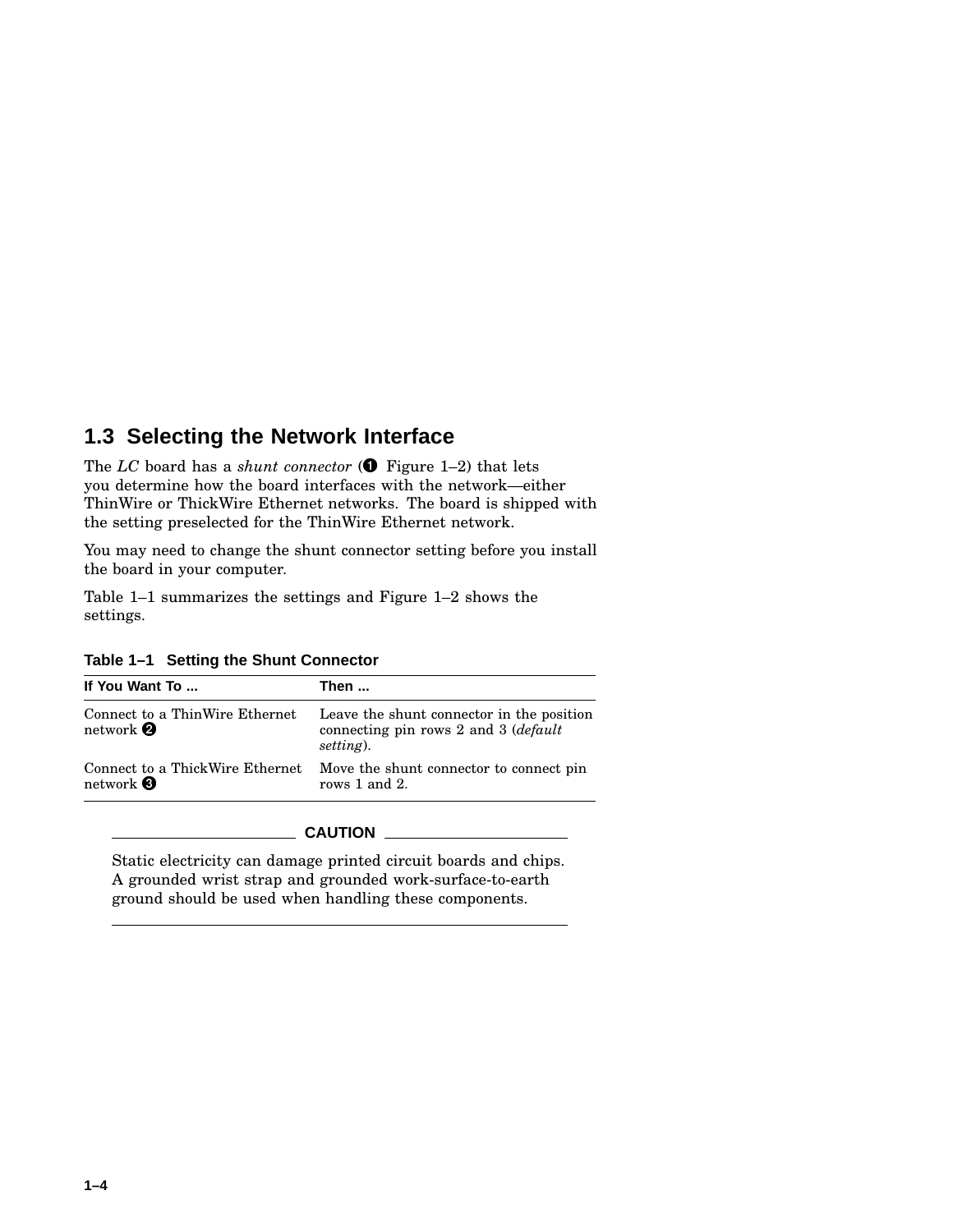**Figure 1–2 Selecting the Network Interface**

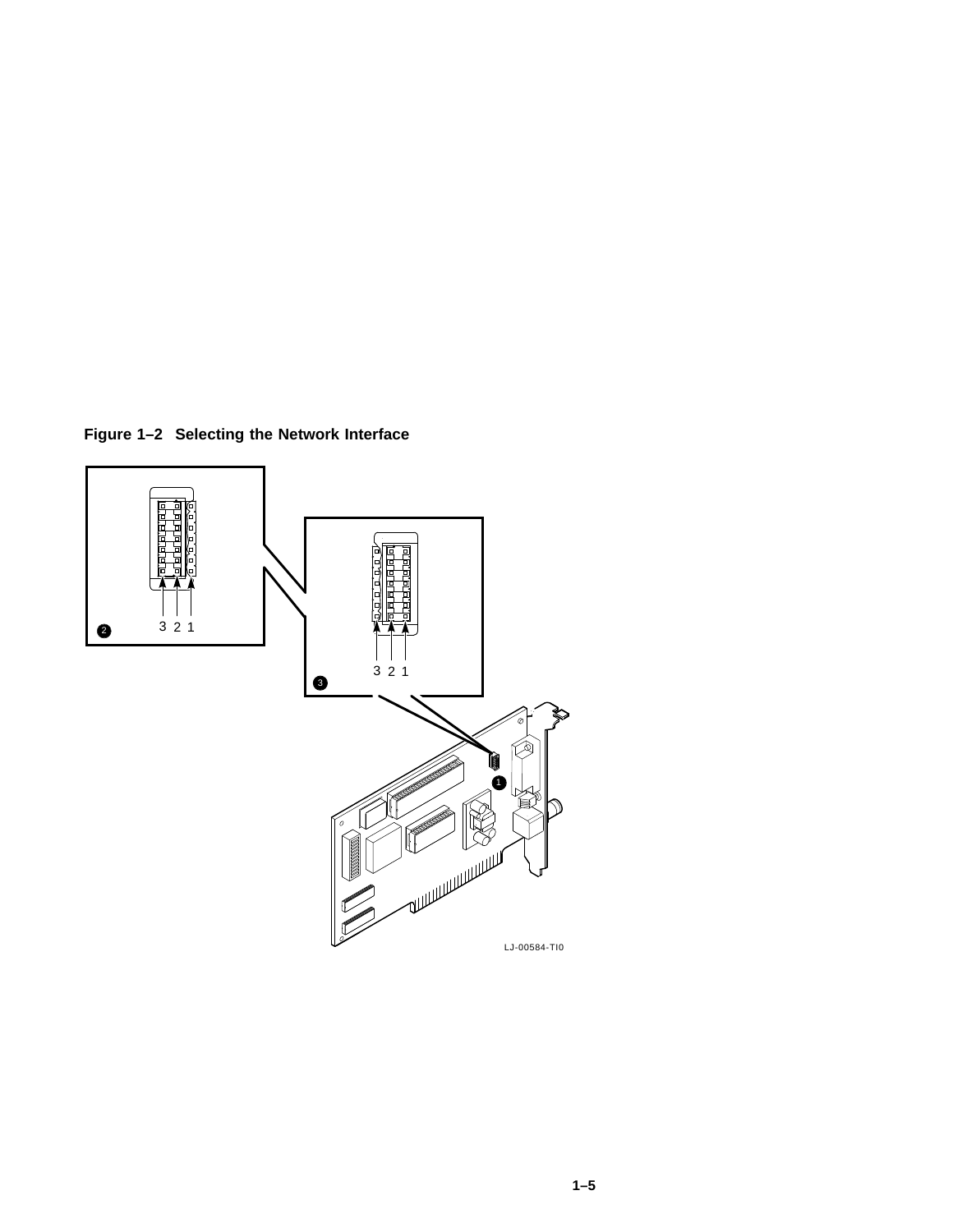## **1.4 Installing the LC Board**

Install the *LC* board using the next procedure.

1. Remove the option slot cover from the slot you plan to use.

Remove the screw from an available option slot on the rear panel insert. Save the screw for later use.

**Caution**

For safe operation, ensure that there are no missing slot covers when you complete the installation.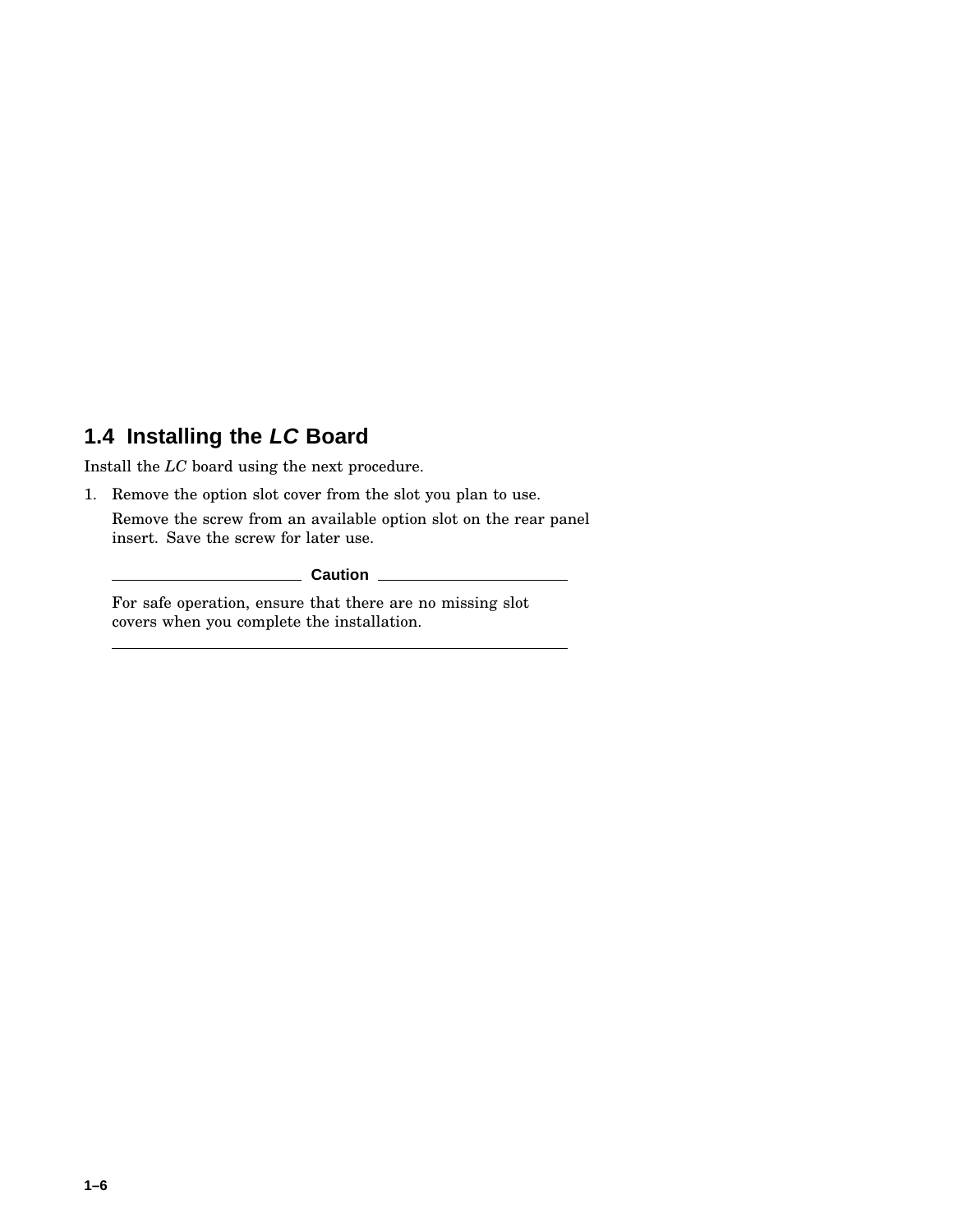**Figure 1–3 Removing the Slot Cover**



LJ-00462-TI0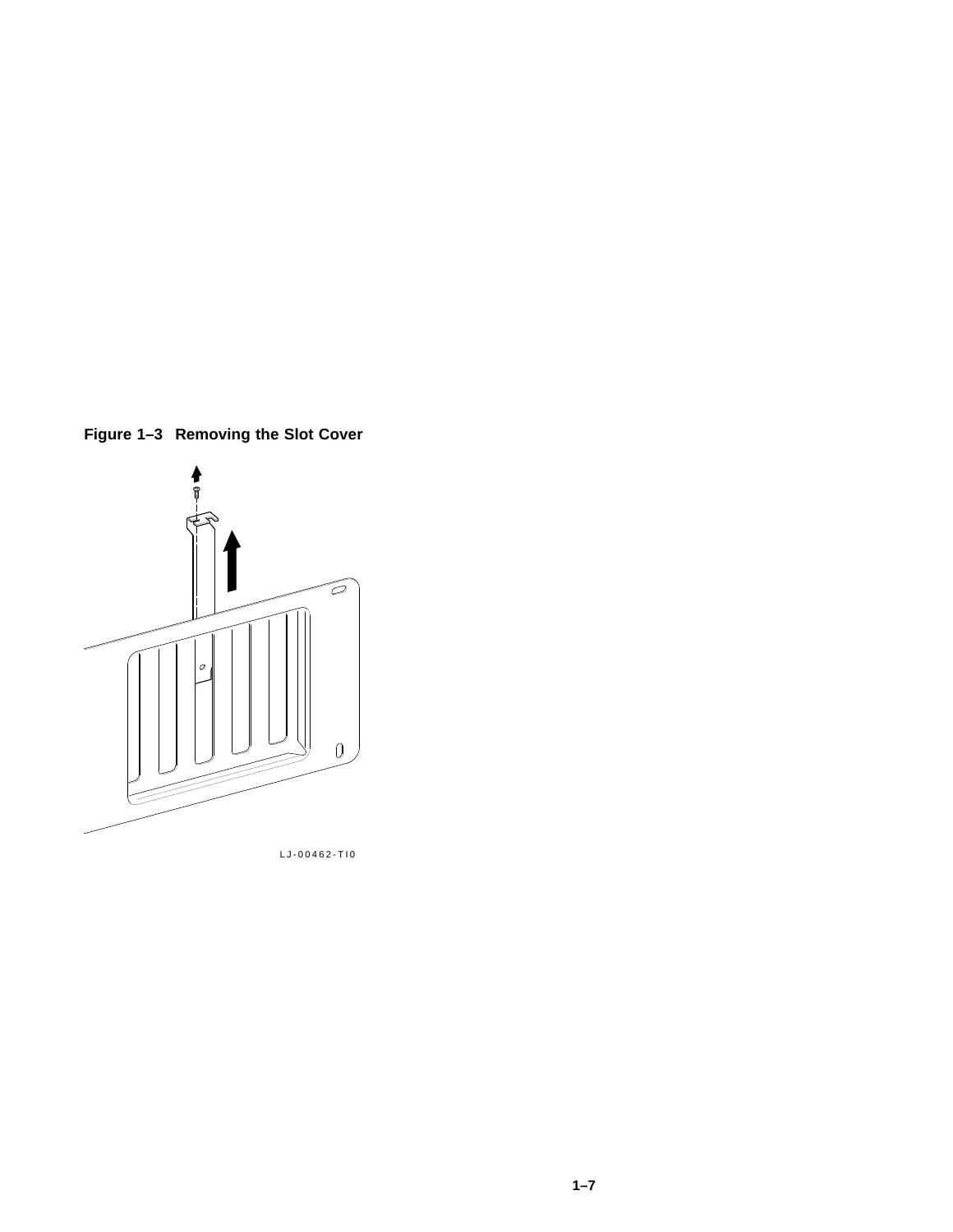2. Place the *LC* board in the option slot.

Tip the board down and toward the rear of the system box to allow the BNC connector on the mounting bracket to clear the opening in the rear of the system unit (Figure 1–4).

- 3. Firmly press the board into place until it is securely seated. Be sure the BNC connector is centered in the opening.
- 4. Replace the screw on the slot cover.

#### **Figure 1–4 Installing the DEC EtherWORKS LC Board**

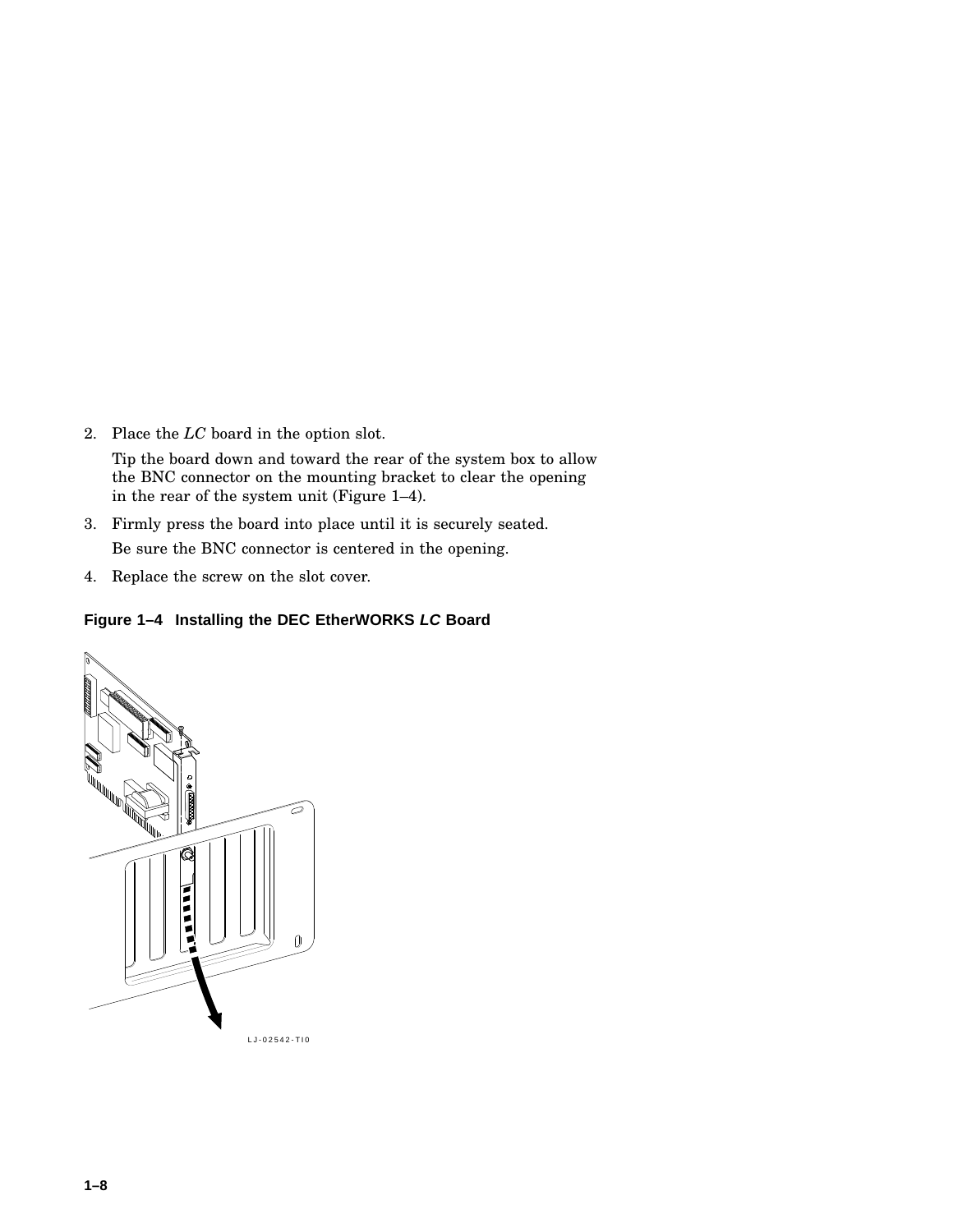- 5. Replace the system unit cover.
	- a. Slide the cover toward the rear of the system unit.
	- b. Replace the screws (Figure 1–5) at the rear of the system unit.

**Figure 1–5 Replacing the Screws and Cover**



- 6. Plug the keyboard connector into the rear of the system unit and connect the cables.
	- a. Connect any option cables and the monitor cable to the rear of the system unit.
	- b. Connect the power cable to the rear of the system unit, then plug the other end into the wall outlet.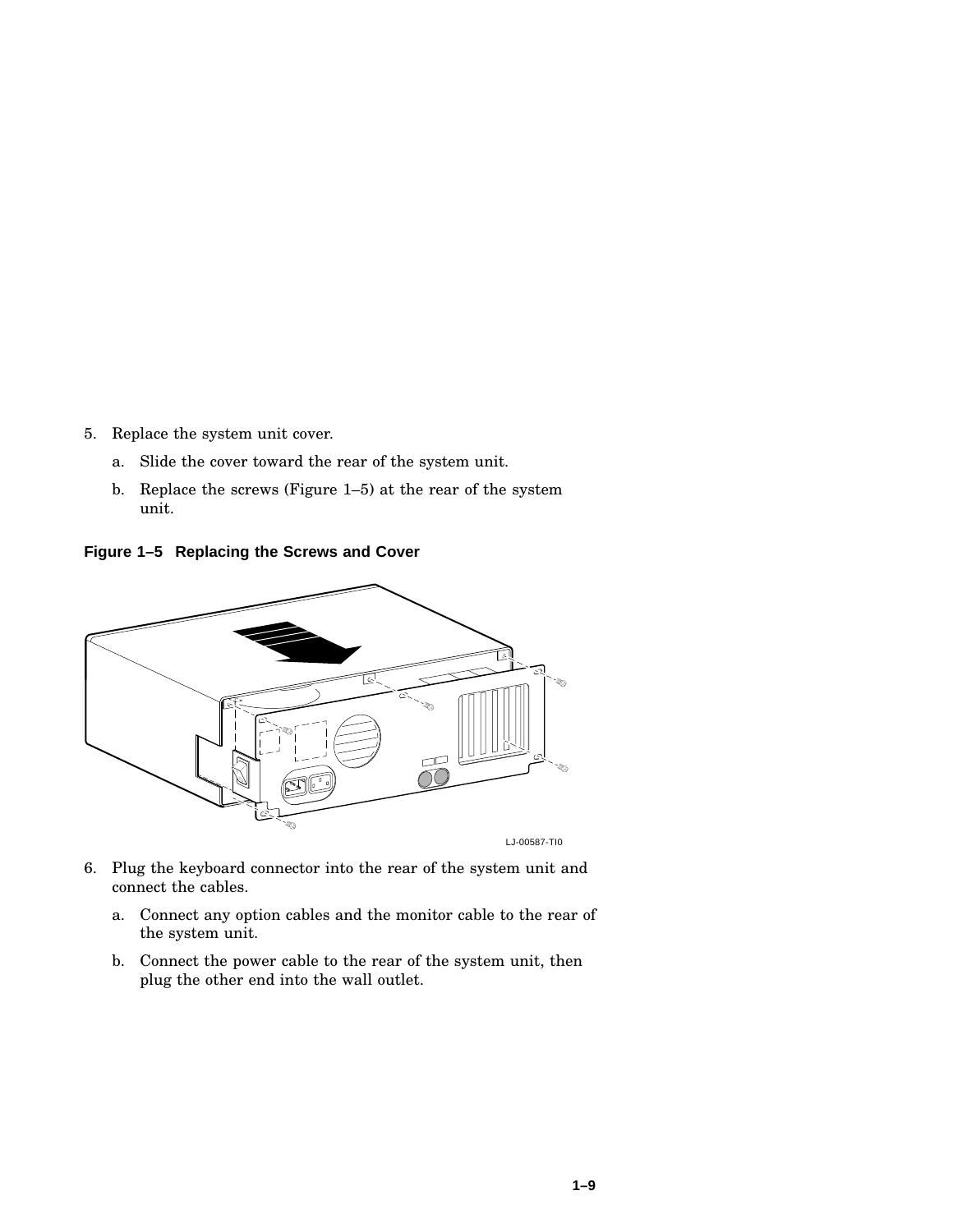## **1.5 Running the Power Up Self-Test**

A power up self-test runs automatically each time your turn on or reset your computer.

When the self-test completes successfully, the screen displays *LC* board configuration information, and then the system prompt appears.

If the self-test is unsuccessful, an error code, such as DE100 88, appears on the screen during the restart process, indicating that a self-test error has occurred. Note the error code and refer to Section 3.2.

#### **1.6 Connecting to a Network**

Depending on how you set the shunt connect in Section 1.3, use one of the following procedures to connect your system to the network. For ThinWire Ethernet, refer to Section 1.6.1; for ThickWire Ethernet, refer to Section 1.6.2.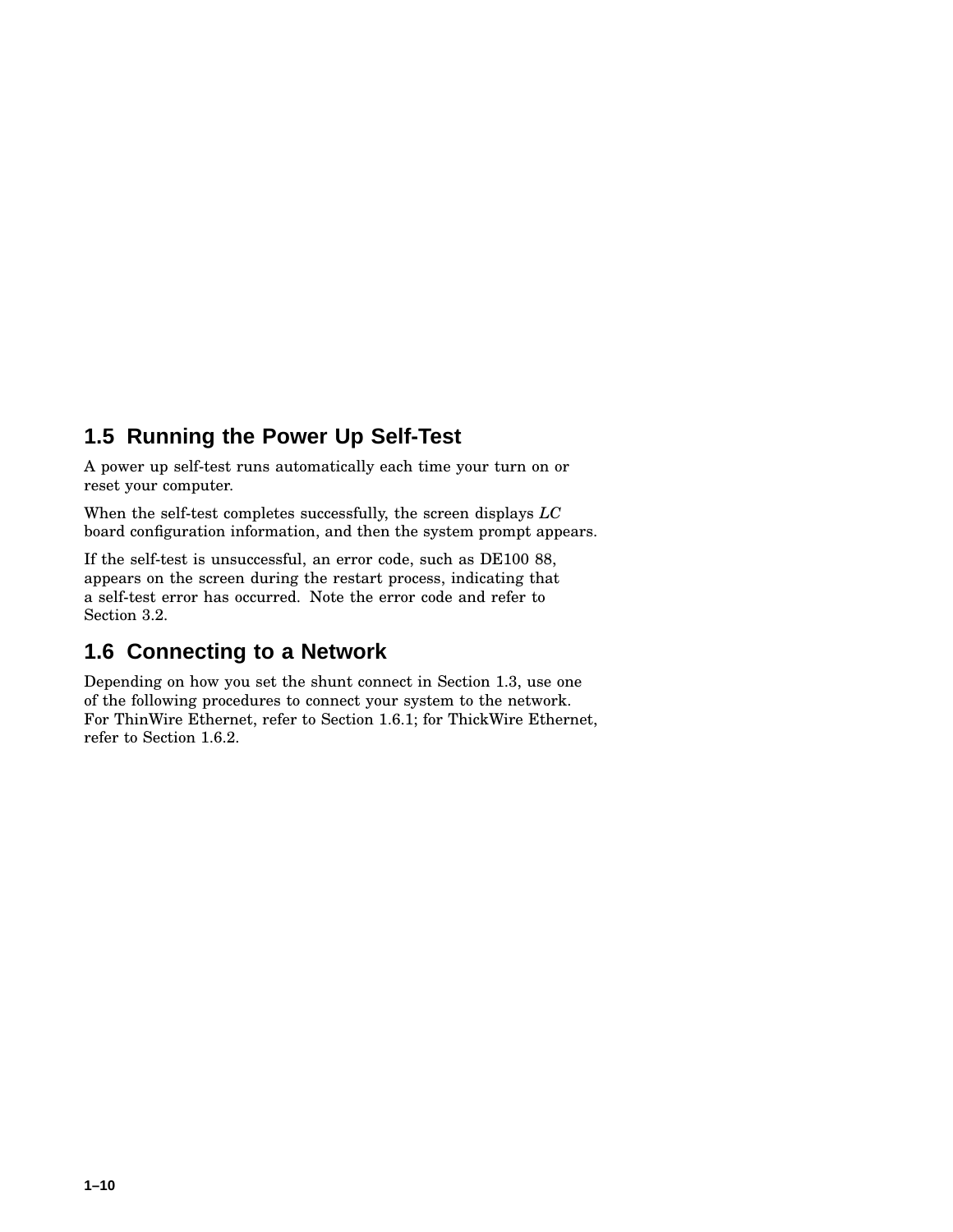#### **1.6.1 Connecting to ThinWire Ethernet**

Connect the board to ThinWire Ethernet by attaching the T-Connector to the ThinWire Ethernet connector.

Push the connector nut of the T-Connector onto the BNC connector on the bottom of the board mounting bracket, then turn the nut clockwise until it locks into place (Figure 1–6).





LJ-02541-TI0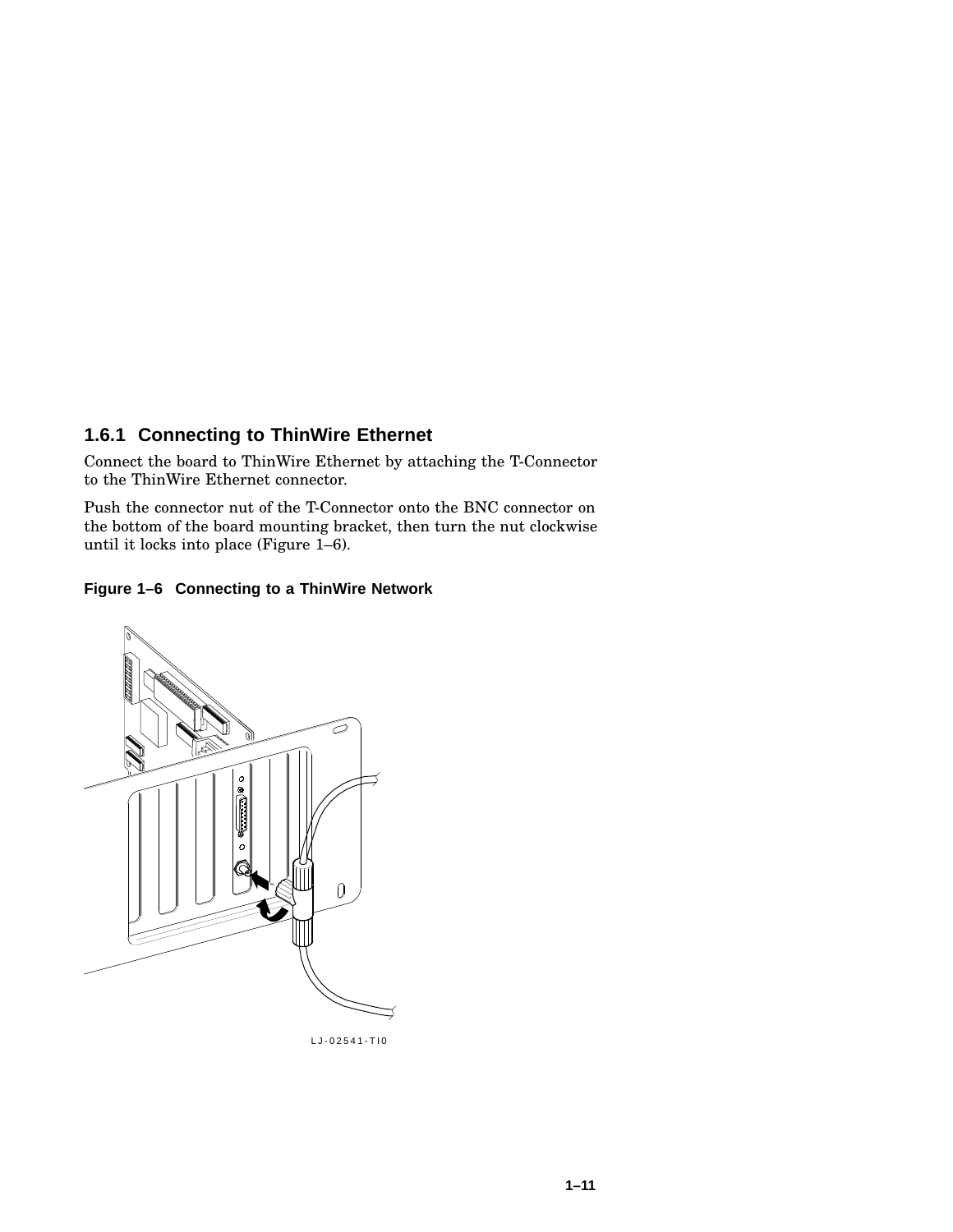#### **1.6.2 Connecting to ThickWire Ethernet**

Connect the transceiver cable to the ThickWire Ethernet connector (Figure 1–7).





LJ-02540-TI0

## **1.7 Installing the Software**

Read the files named "README.TXT" and "RELEASE.NOT" on the installation diskette. These files contain the instructions for loading the *LC* software drivers, problems found, and how to configure your system.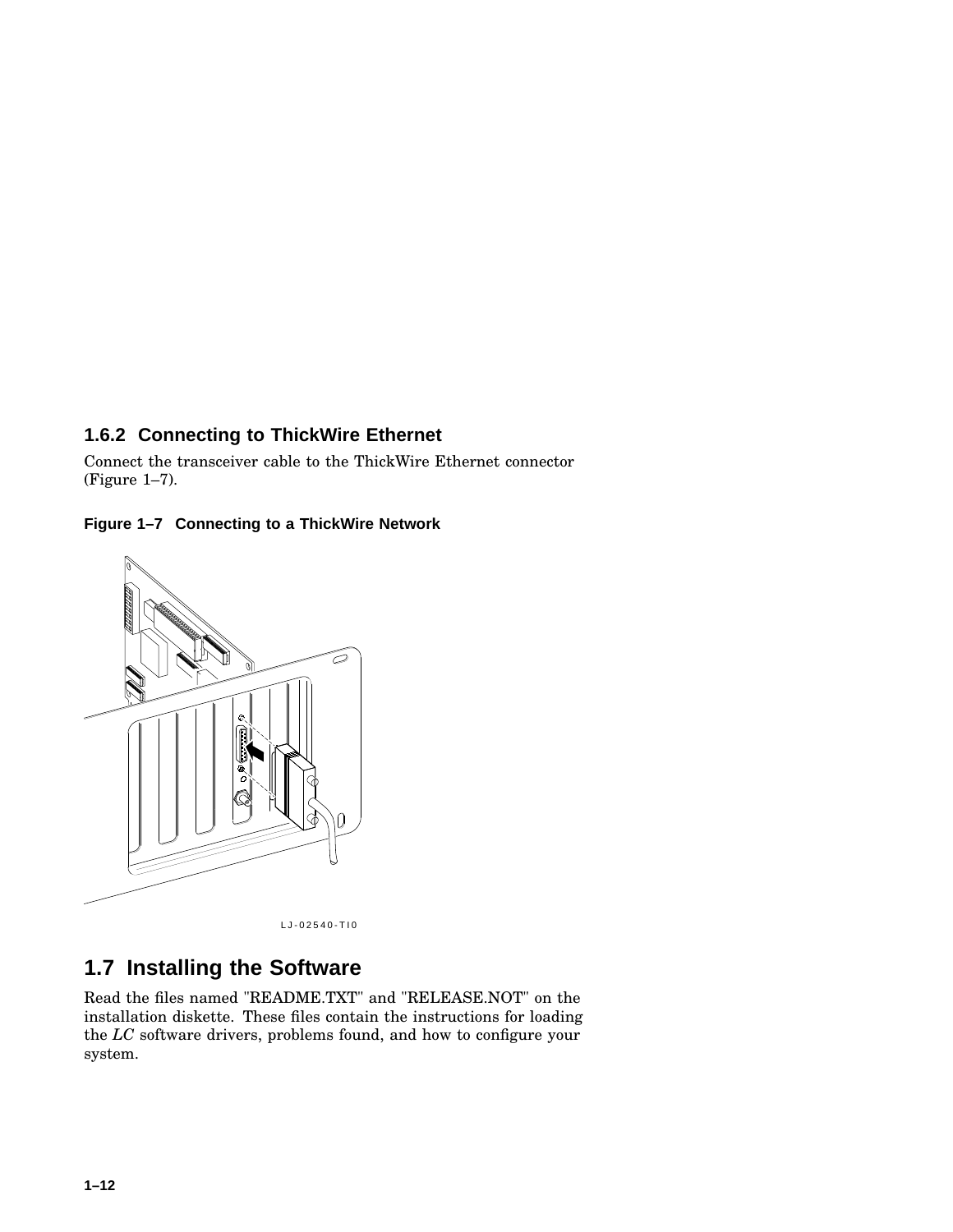# **2**

# **Configuring the LC Board**

## **2.1 Introduction**

The *LC* board switch pack contains 12 switches you can set that enable the board to operate in a configuration without interference with the other boards in your computer. This chapter describes how to change the settings on the switch pack.

If you have many options in your system, you may also need to change the interrupt request (IRQ) line, the I/O address setting, or the memory address setting on the *LC* board to create a compatible operating set.

## **2.2 Default Settings**

The *LC* board is shipped with the switch pack settings preselected (*default settings*) to work in most installations. These settings are shown in Table 2–1 and illustrated in Figure 2–1.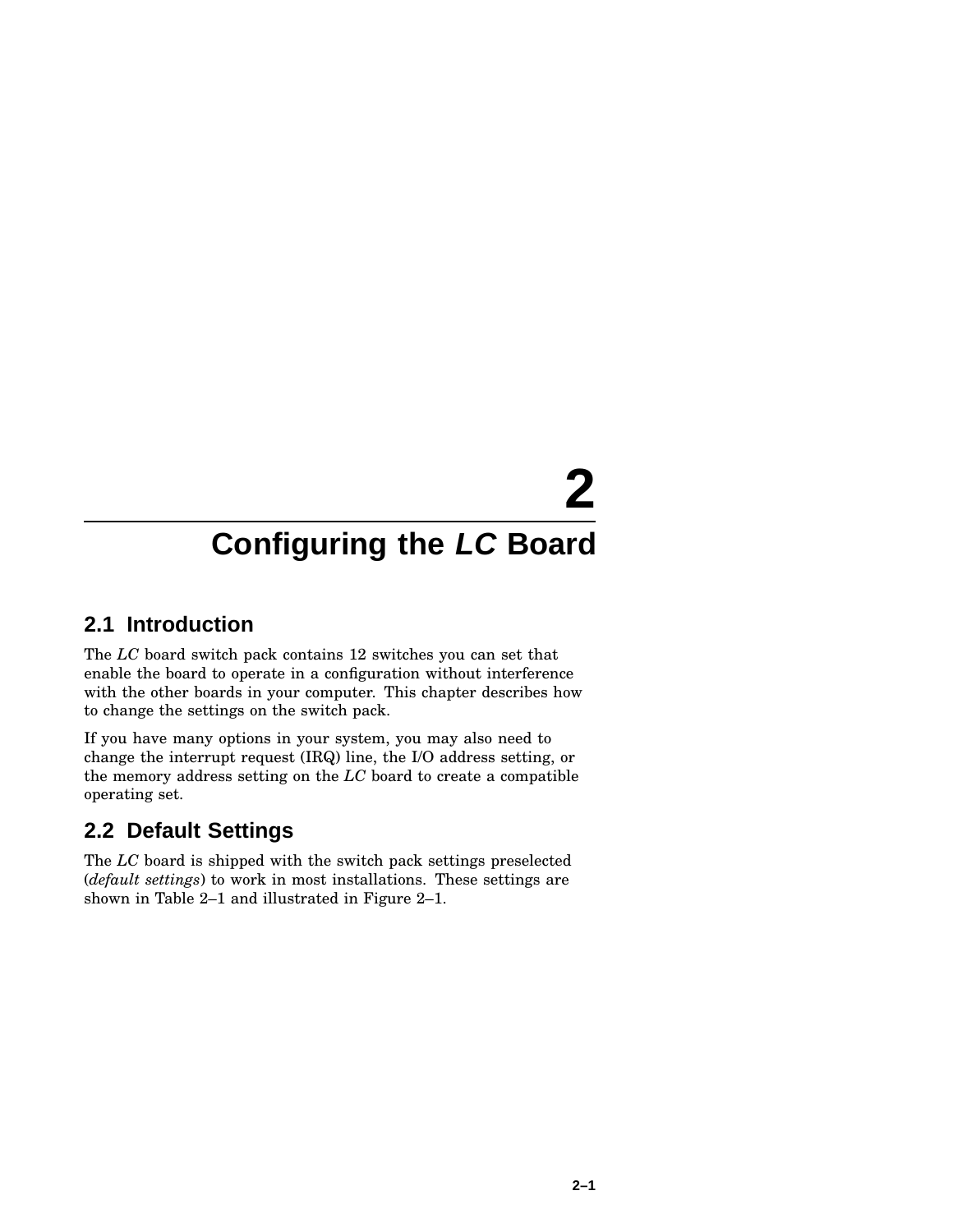**Table 2–1 Switch Pack Default Settings**

| <b>Switch</b>                                                             | Setting                        | <b>Function</b>                                                         | <b>Default</b>                                           |
|---------------------------------------------------------------------------|--------------------------------|-------------------------------------------------------------------------|----------------------------------------------------------|
| SW1<br>${\rm SW2}$                                                        | ON<br>ON                       | Sets the base memory<br>address range.                                  | Base memory address range<br>set to D0000 - DFFFF (hex). |
| SW3<br>SW4                                                                | ON<br>ON                       | Selects a base memory<br>size.                                          | 64 KB of memory selected.                                |
| SW5                                                                       | ON                             | Sets the I/O memory<br>address.                                         | I/O starting address set to<br>300 (hex).                |
| SW <sub>6</sub>                                                           | ON                             | Enables or disables the<br>remote boot feature. <sup>1</sup>            | Remote boot disabled.                                    |
| SW7                                                                       | OFF                            | Sets the timeout period<br>for the remote boot<br>attempt. <sup>1</sup> | Thirty-second timeout<br>period set.                     |
| SW <sub>8</sub><br>SW <sub>9</sub><br><b>SW10</b><br>SW11<br>${\rm SW12}$ | OFF<br>OFF<br>OFF<br>ON<br>OFF | Enable IRQ2<br>Enable IRQ3<br>Enable IRQ4<br>Enable IRQ5<br>Enable IRQ7 | IRQ5 enabled.                                            |

<sup>1</sup>This feature requires installation of the option ROM chip. Refer to Appendix B for<br>more information.

**Note**

When the switches are set to the open position, the setting is OFF.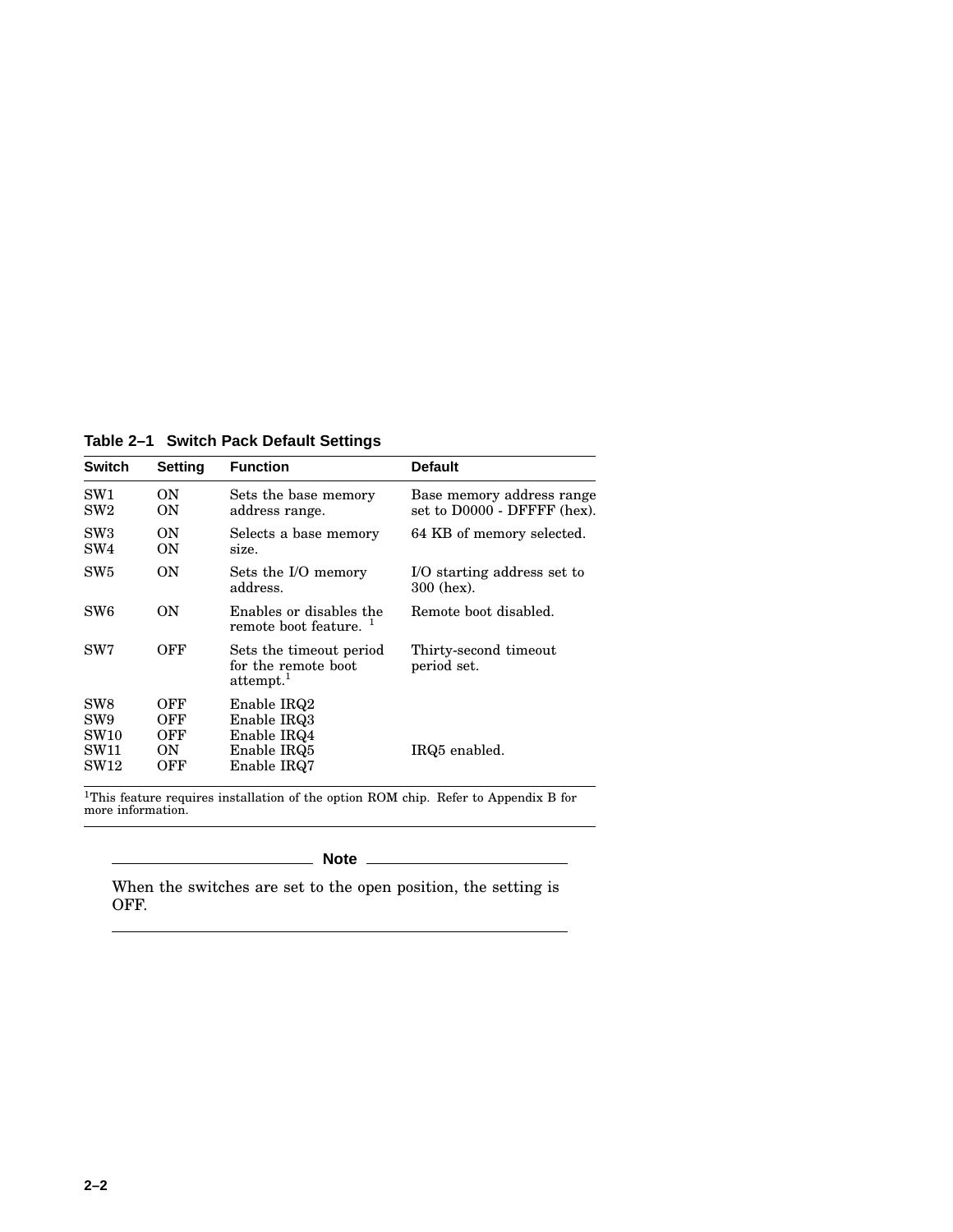**Figure 2–1 LC Board Switch Pack**

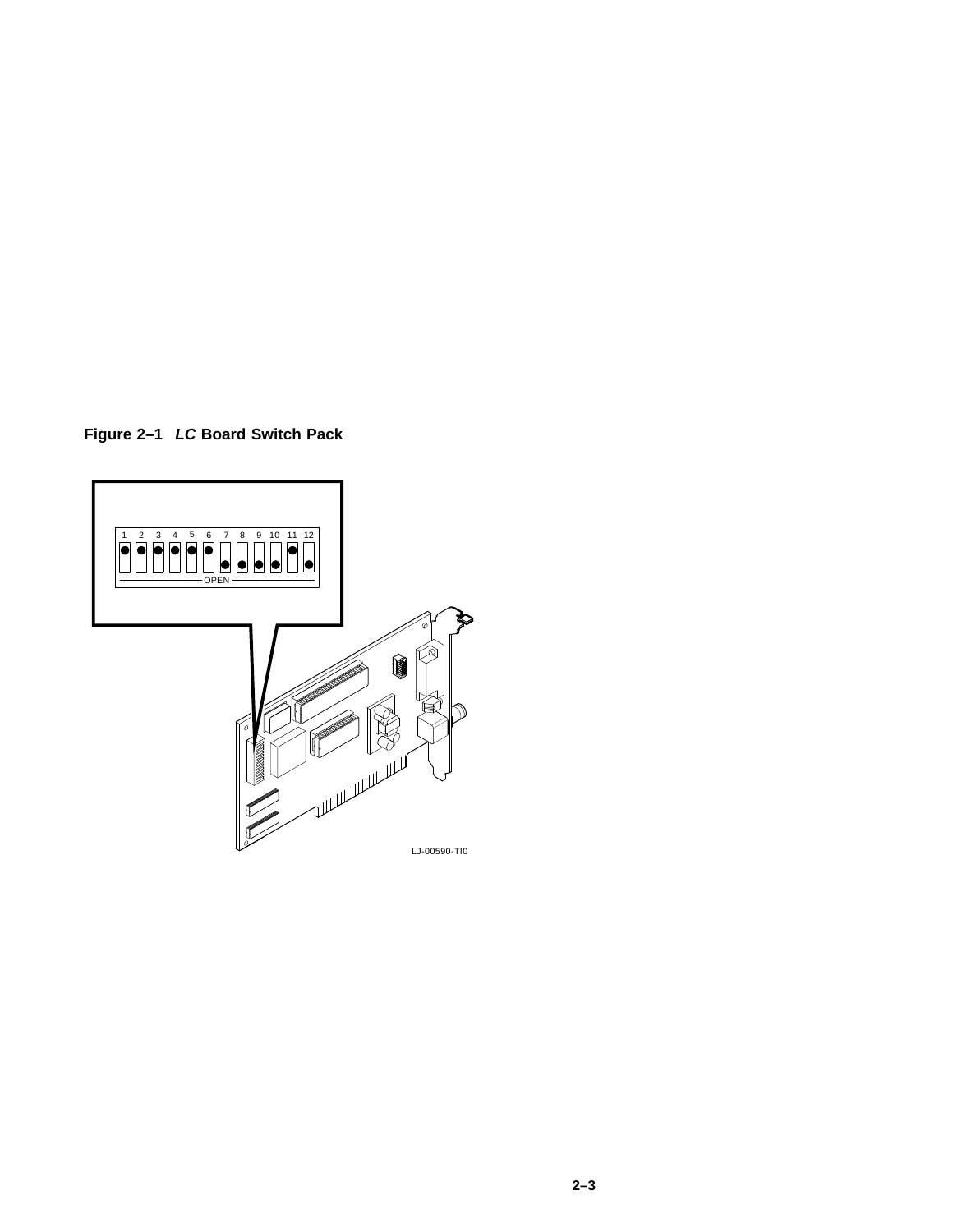#### **2.3 Sellecting Settings**

You can set only one board in the computer to use a specific interrupt request line, I/O memory address, or base memory address. If you do not know the settings for the other boards:

- Ask your system administrator for a list of the settings.
- Check the board documentation for the possible settings.
- Inspect the boards to determine the actual settings.

If a conflict exists, you can change the appropriate setting on the *LC* board as described in the sections that follow. The switches being described are highlighted in the illustrations.

#### **2.4 Memory Addressing Range and Size Selection (SW1 - SW4)**

Switches SW1 and SW2 select the memory addressing range. Switches SW3 and SW4 select the size of the system memory. Table 2–2 lists the possible memory address ranges and the switch settings that select them.

Only one board can be set to use a given memory address range. Check the documentation supplied with your personal computer and other boards to determine memory address requirements. If a memory range conflict occurs with other boards, select a range that is not used.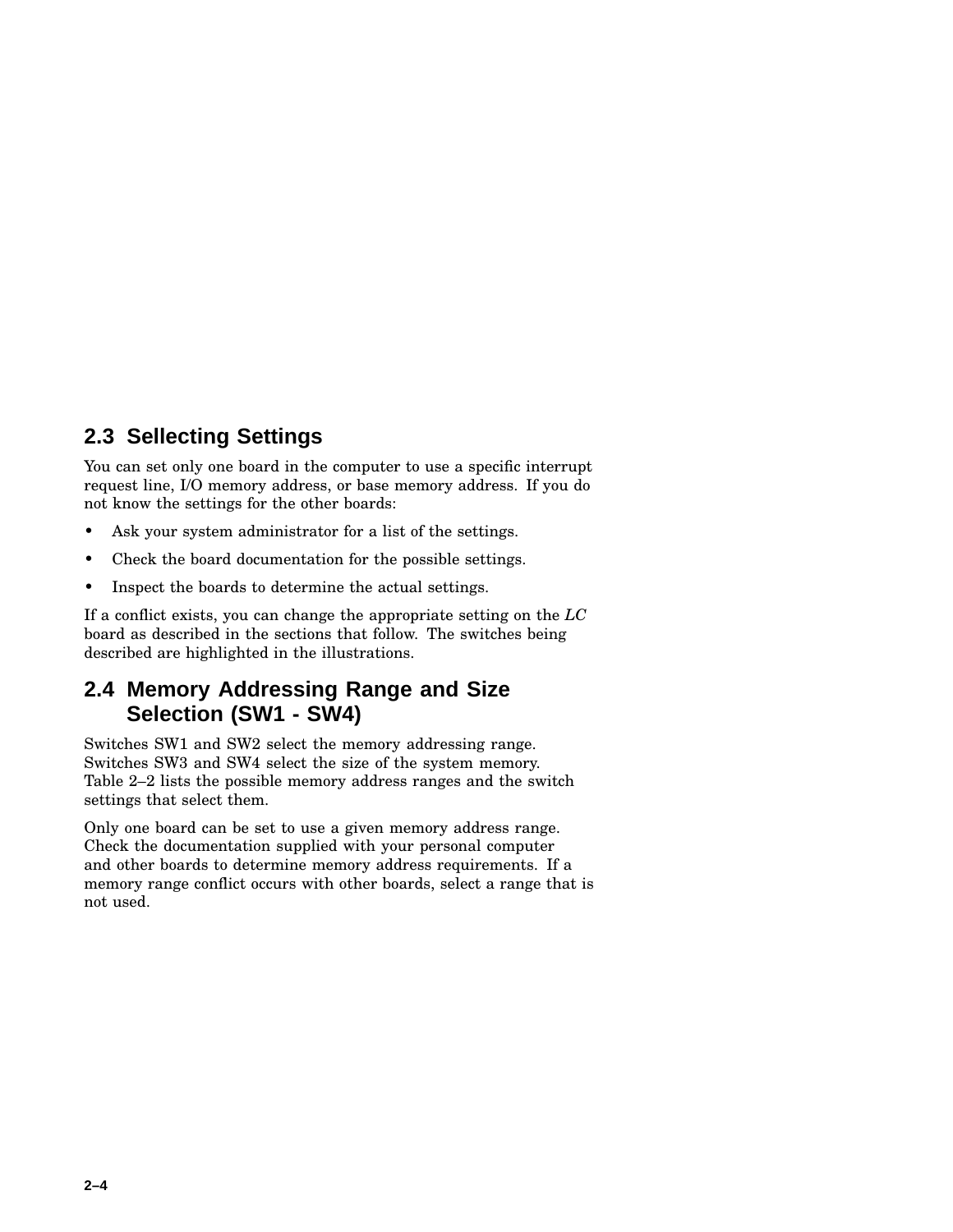**Table 2–2 Switch Settings and Memory Address Ranges**

| <b>Buffer</b><br><b>Size</b> | SW <sub>1</sub> | SW <sub>2</sub> | SW <sub>3</sub> | SW <sub>4</sub> | <b>Memory Addressing</b><br>Range |
|------------------------------|-----------------|-----------------|-----------------|-----------------|-----------------------------------|
| 64 KB                        | OFF             | ON              | ON              | ON              | $CO000$ —CFFFF                    |
|                              | ON              | <b>ON</b>       | ON              | ON              | D0000-DFFFF<br>(default setting)  |
|                              | OFF             | OFF             | ON              | ON              | $E0000$ —EFFFF <sup>1</sup>       |
| 32 KB                        | OFF             | <b>ON</b>       | OFF             | ON              | $C8000$ — $C$ FFFF                |
|                              | ON              | ON              | OFF             | ON              | D8000-DFFFF                       |
|                              | OFF             | OFF             | OFF             | ON              | $E8000$ -EFFFF <sup>1</sup>       |
| $2 \text{ KR}^2$             |                 |                 |                 | OFF             |                                   |

<sup>1</sup>Some PCs do not support the E0000 - EFFFF or E8000 - EFFFF memory address ranges; check your PC manual for this informatiON.

<sup>2</sup>At this time, Digital PCSA software does not support 2 KB mode.

**Note**

Setting SW1 to the ON position and SW2 to the OFF position is an illegal configuration and could prevent the computer from working correctly.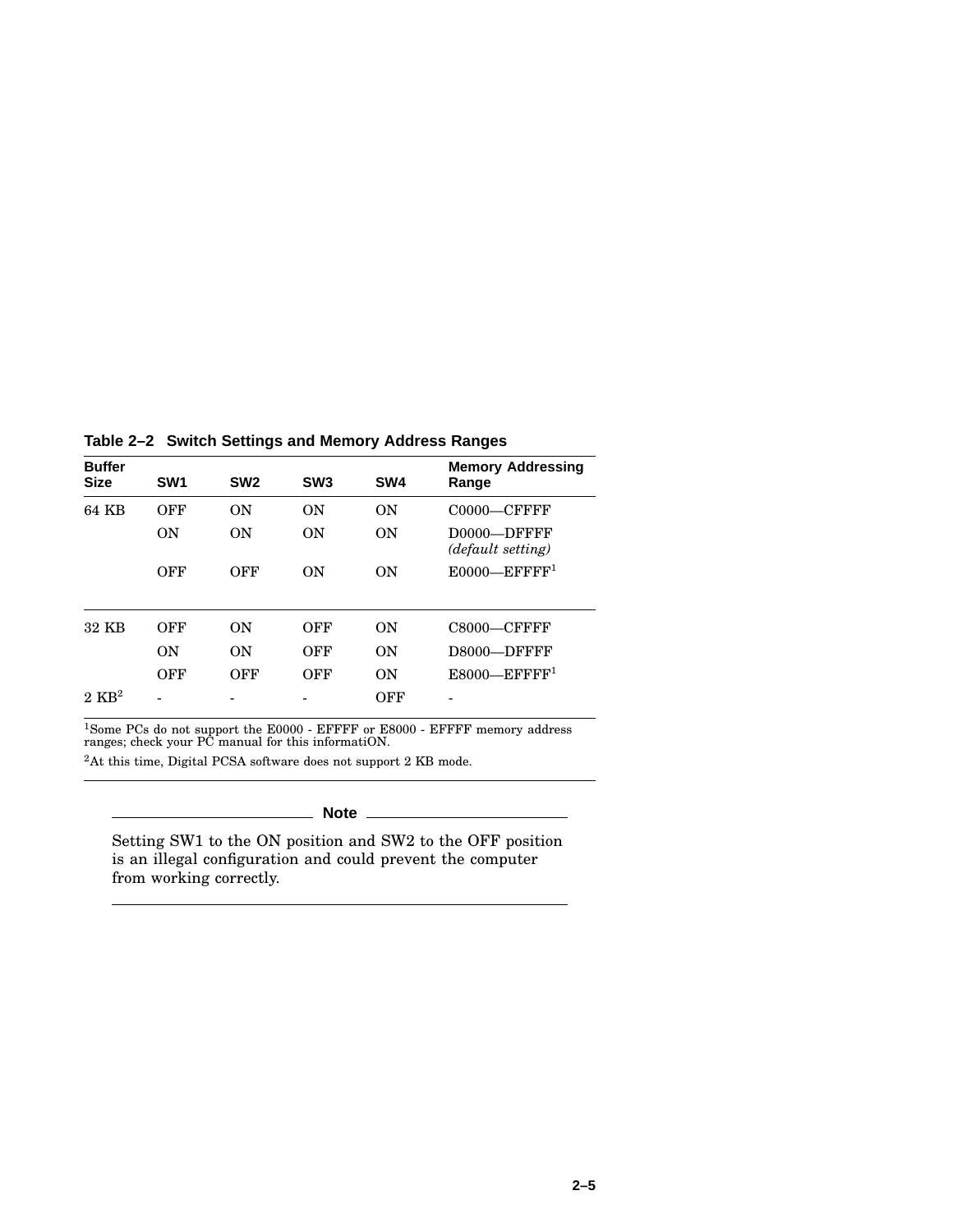The *LC* board works best when the entire 64 KB of network buffer memory is enabled for operation. Some option boards and system configurations do not permit the allocation of this amount of memory. Network performance is slower when you select 32 KB or 2 KB, but you can use the *LC* board in configurations where address space is at a premium.

#### **Example:**

Figure 2–2 shows the settings for SW1 through SW4 that select the C8000 to CFFFF (hex) system memory addressing range.

#### **Figure 2–2 Memory Range C8000 to CFFFF for 32 KB**

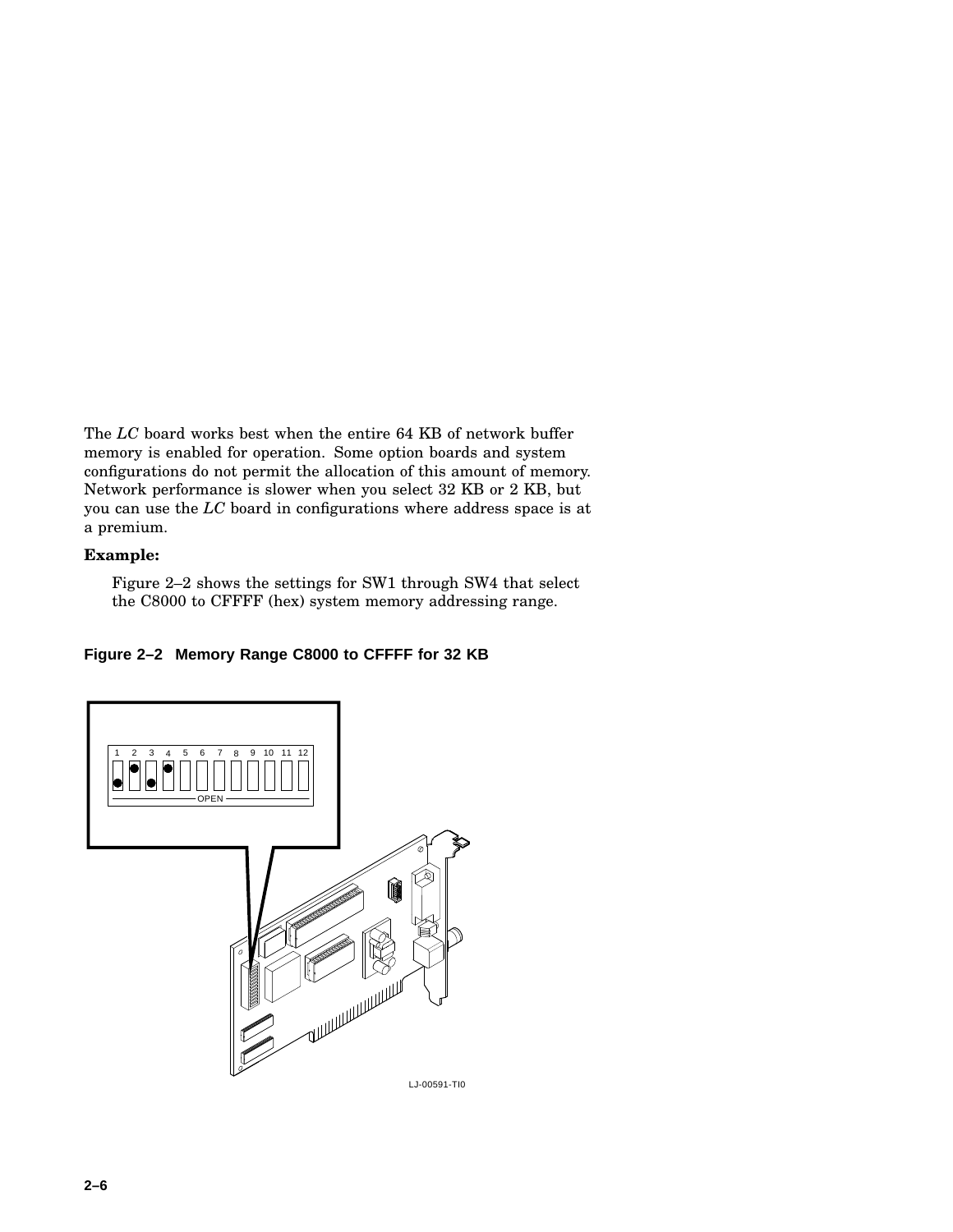#### **2.5 I/O Address Selection (SW5)**

The *LC* board uses one of two I/O address ranges (primary or secondary) to communicate with the CPU. Only one board in the computer can be set to use a given I/O address range.

- Switch SW5 set to ON selects the primary I/O address range (300 - 30F; *default setting*).
- Switch SW5 set to OFF selects the secondary I/O address range (200 - 20F) (Figure 2–3).

#### **Figure 2–3 Switch Selecting 200 - 20F I/O Memory**

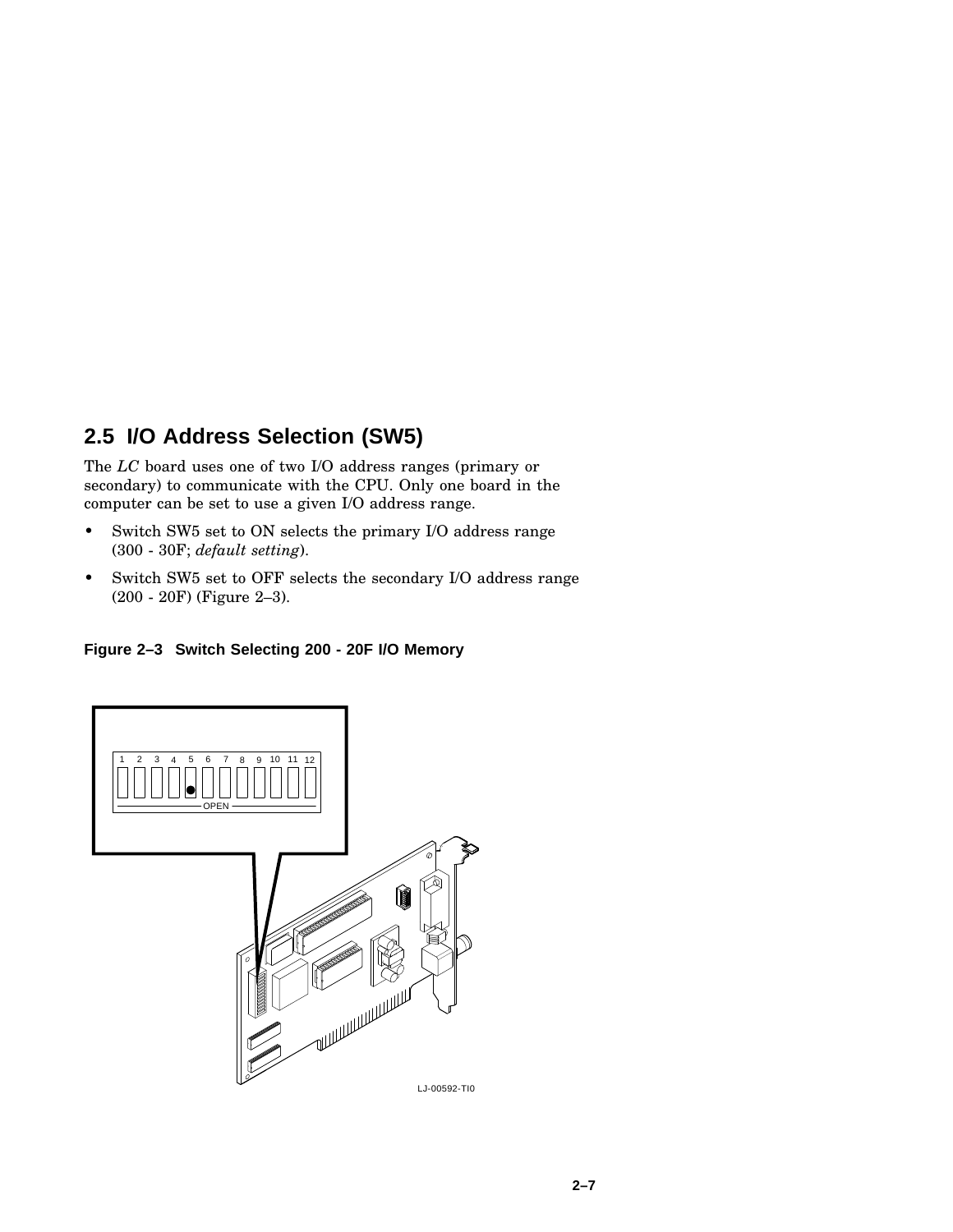## **2.6 Remote Boot Selection (SW6)**

Switch SW6 determines whether the remote boot feature is enabled or disabled.<sup>1</sup>

- Switch SW6 set to ON disables remote boot (*default setting*).
- Switch SW6 set to OFF enables remote boot (Figure 2–4).

#### **Figure 2–4 Switch Enabling Remote Boot**



 $\frac{1}{1}$  This feature requires installation of the option ROM chip. Refer to Appendix B for more information.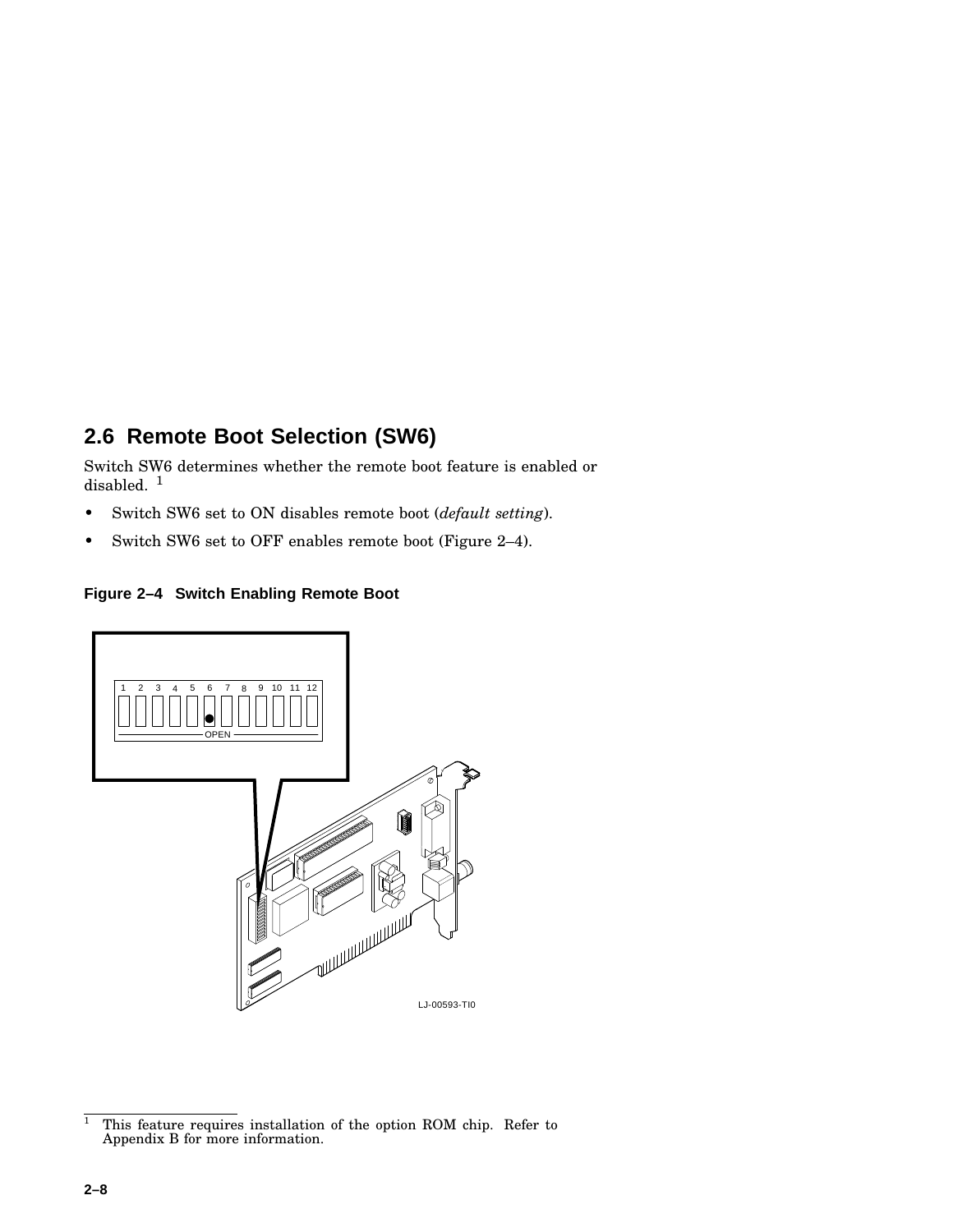## **2.7 Remote Boot Period Selection (SW7)**

SW7 controls the timeout period for attempting a remote boot operation.

- Switch SW7 set to OFF sets the remote boot timeout to 30 seconds (*default setting*).
- Switch SW7 set to ON sets the remote boot timeout to 150 seconds.



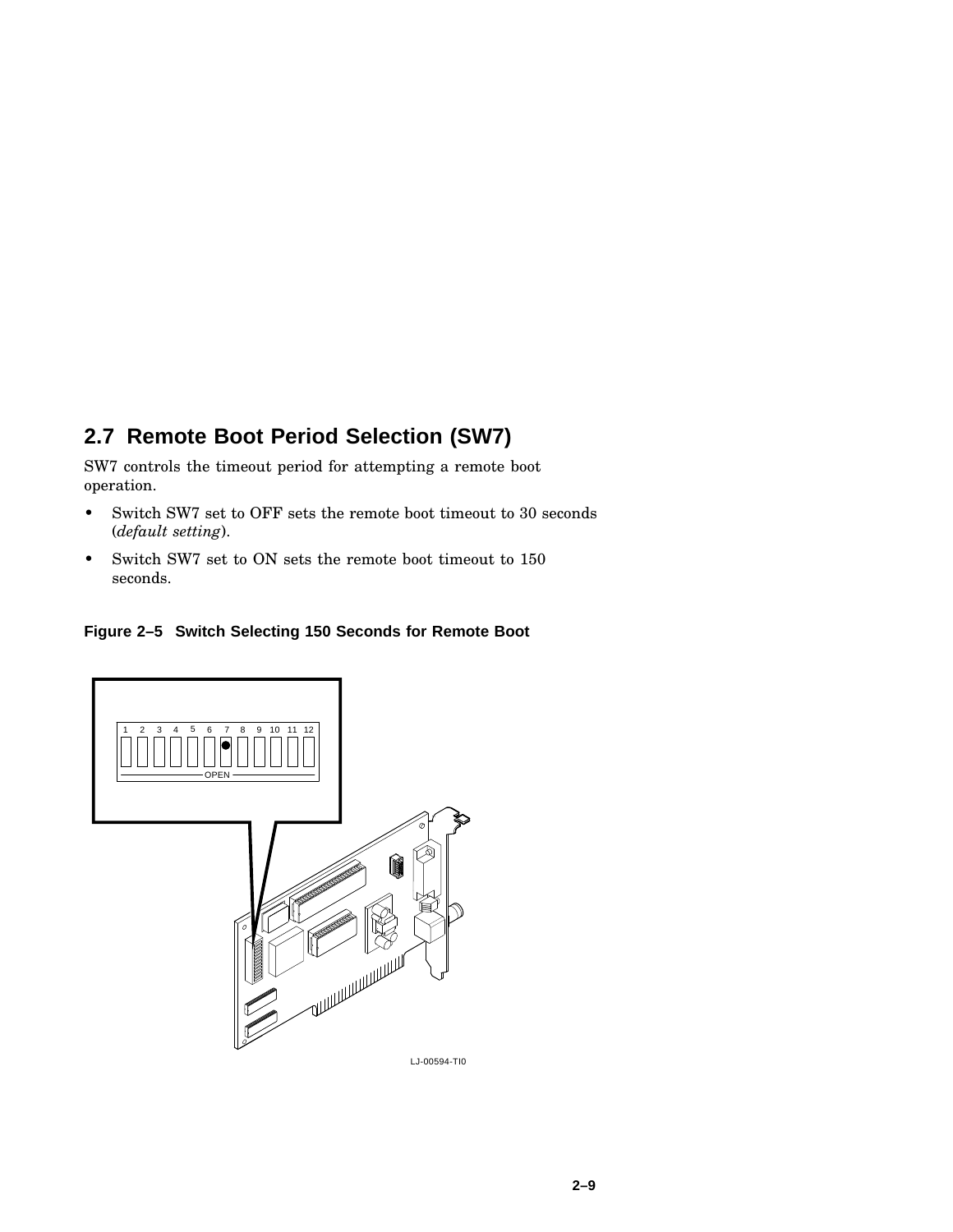#### **2.8 IRQ Selection (SW8 - SW12)**

You can use switches SW8 through SW12 to select an interrupt request line (IRQ). The *LC* board uses one IRQ line for the network interface (NI). Table 2–3 lists the switches and the interrupt request line that is enabled.

| <b>Switch</b>   | <b>Interrupt Request Line</b> |
|-----------------|-------------------------------|
| SW <sub>8</sub> | IRQ <sub>2</sub>              |
| SW <sub>9</sub> | IRQ3                          |
| <b>SW10</b>     | IRQ4                          |
| <b>SW11</b>     | IRQ5 (default setting)        |
| SW12            | IRQ7                          |

**Table 2–3 Interrupt Request Line Switches**

Only one of the switches should be set to ON. By default, SW11 is set to ON, selecting IRQ5.

#### **Example:**

To select IRQ3, set SW9 to the ON position and set switches SW8, SW10, SW11, and SW12 to the OFF position (Figure 2–6).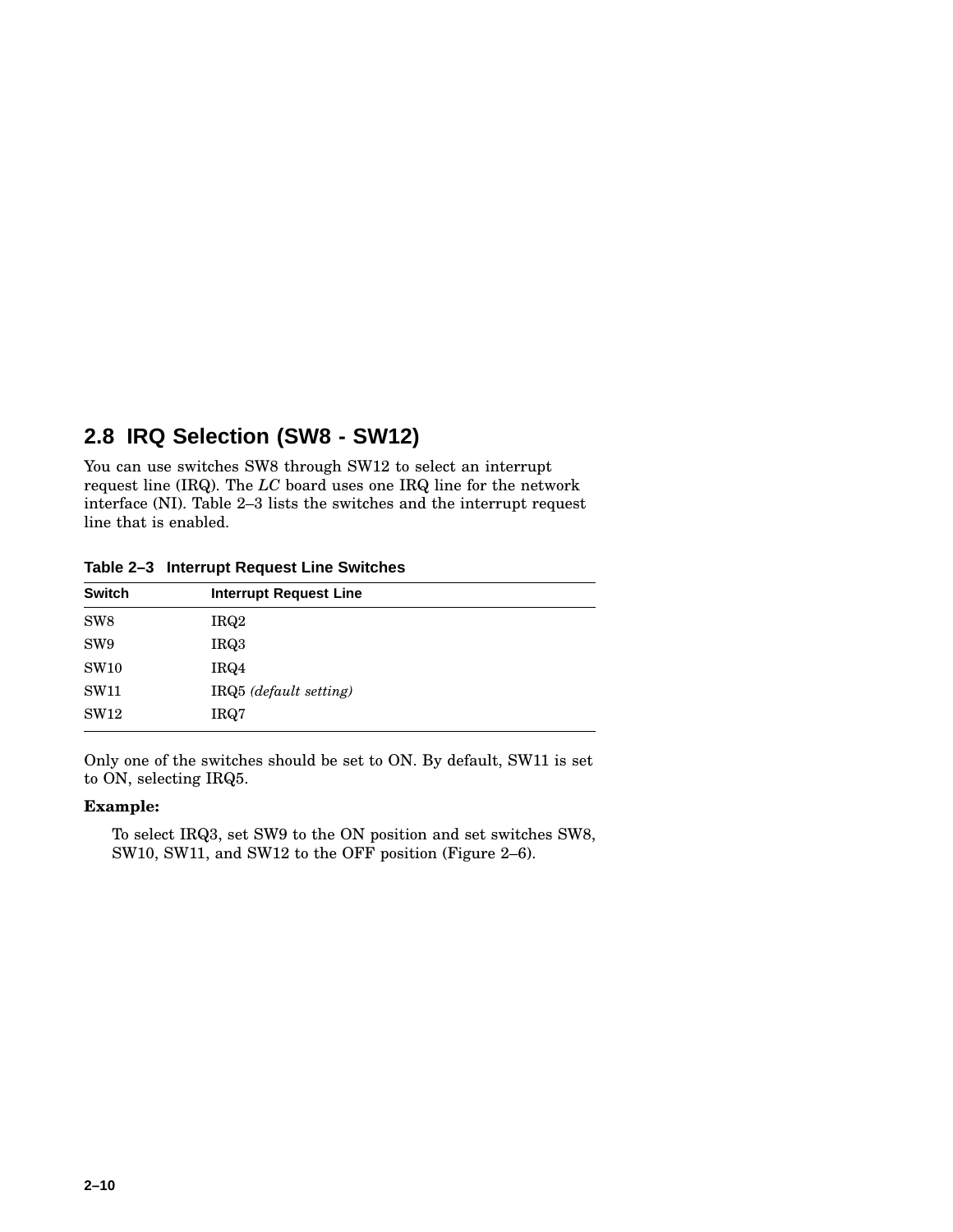**Figure 2–6 Switch Selecting IRQ3**

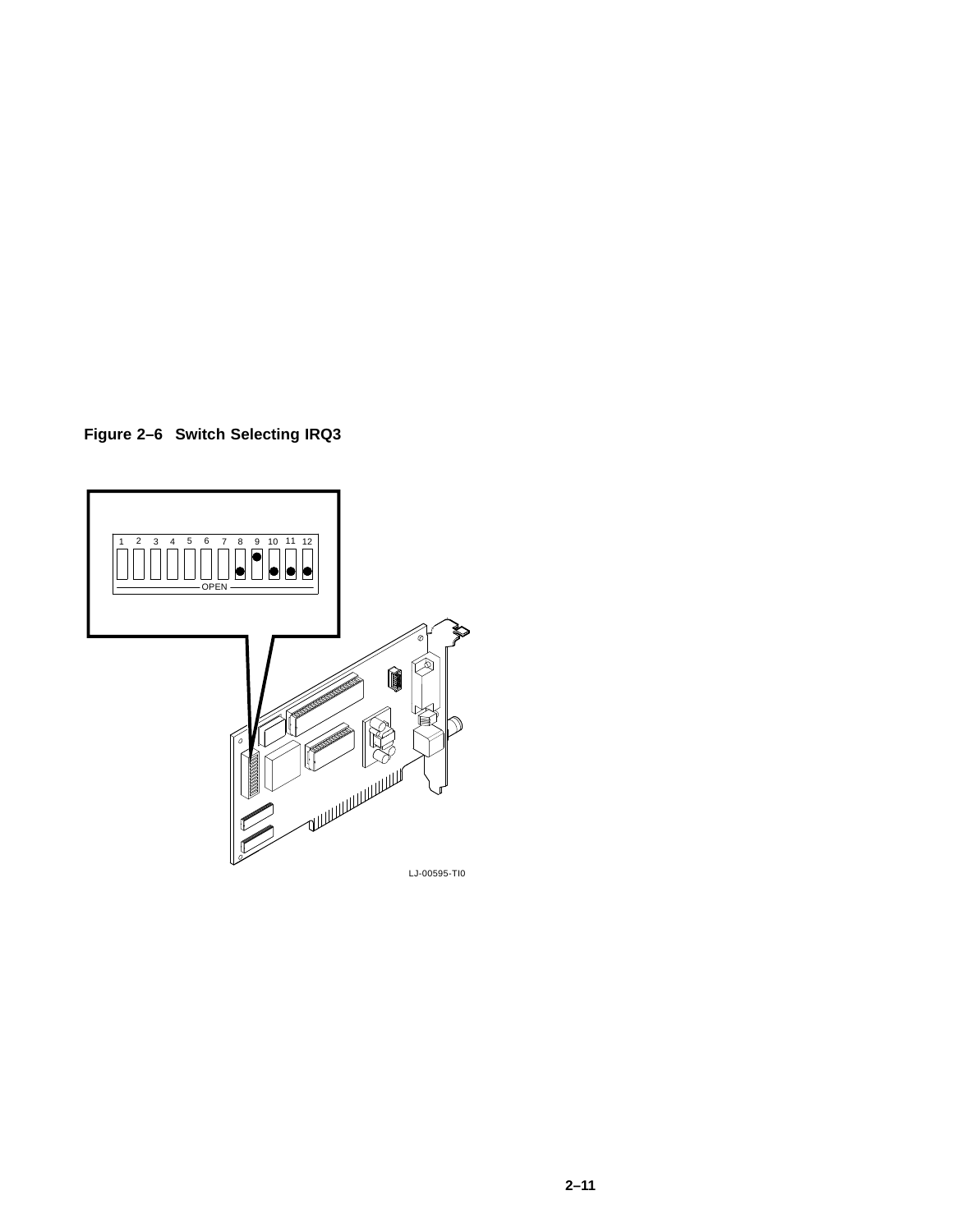# **3**

# **Problem Solving**

The tables in this chapter describe problems you may encounter with the *LC* board and provide possible causes and solutions.

#### **3.1 Fault Isolation by Symptom**

Table 3–1 describes how to isolate faults by the symptoms occurring and any corrective action to be taken.

| Symptom                                          | <b>Possible Cause</b>                                                                     | <b>Recommended Action</b>                                                                                                                 |
|--------------------------------------------------|-------------------------------------------------------------------------------------------|-------------------------------------------------------------------------------------------------------------------------------------------|
| The system is on,<br>but there is no<br>display. | The monitor is not on or<br>it is not connected to the<br>video board.                    | Be sure the monitor<br>cable is firmly connected<br>to the video board. Set<br>the monitor power<br>switch to on.                         |
|                                                  | The LC board is not seated<br>firmly.                                                     | Remove and reinsert<br>the board firmly<br>into the option slot<br>(Section 1.3.)                                                         |
|                                                  | The I/O or memory address<br>is set wrong or is causing a<br>conflict with another board. | Check the settings for<br>SW1 through SW5. An<br>address range conflict<br>may exist between the<br>LC board and another<br>option board. |
|                                                  |                                                                                           | (continued on next page)                                                                                                                  |

**Table 3–1 Fault Isolation by Symptom**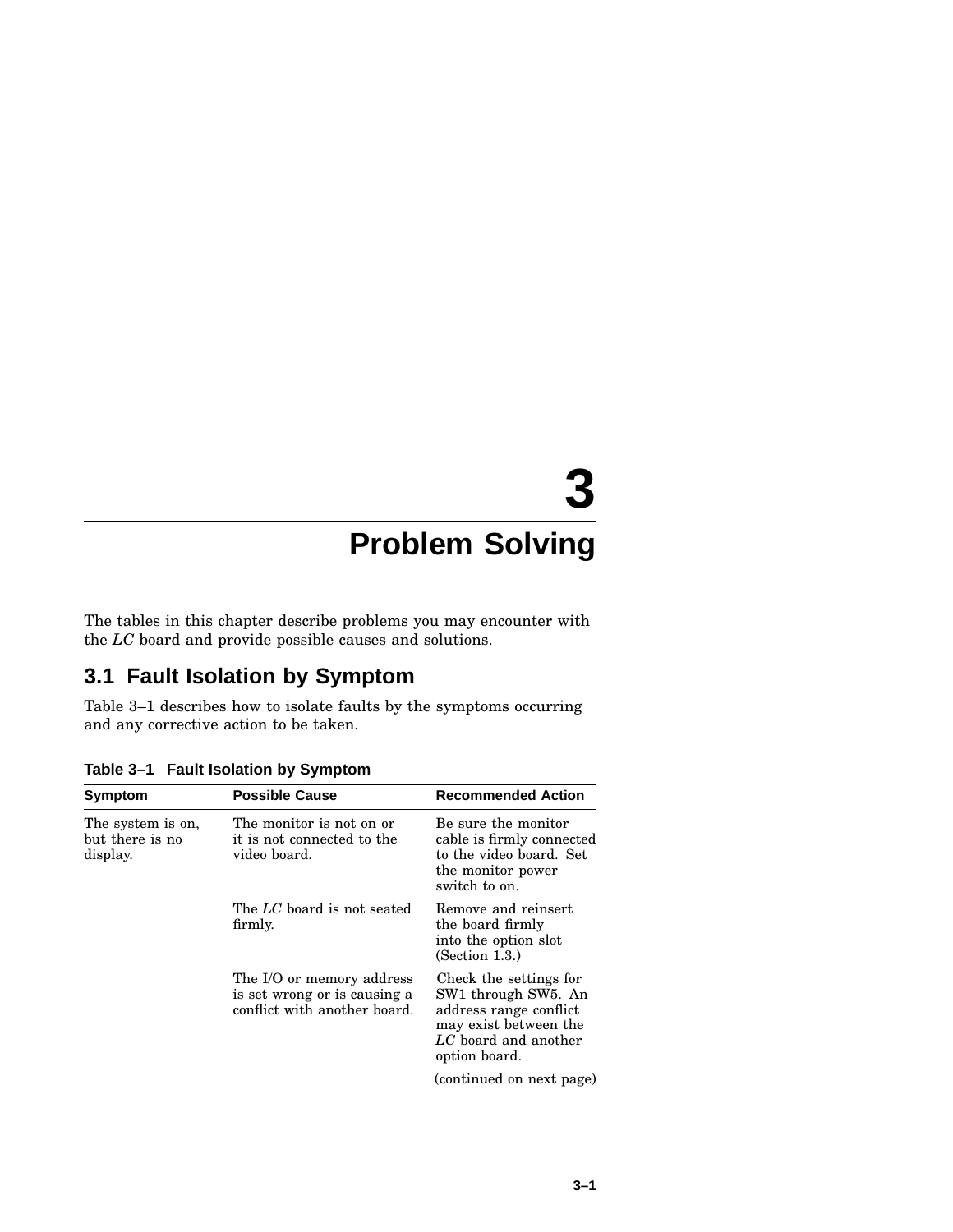| Table 3–1 (Cont.) Fault Isolation by Symptom |  |  |  |  |  |
|----------------------------------------------|--|--|--|--|--|
|----------------------------------------------|--|--|--|--|--|

| Symptom                                                                                                                                         | <b>Possible Cause</b>                                                                     | <b>Recommended Action</b>                                                                                                                                                                                                                                 |
|-------------------------------------------------------------------------------------------------------------------------------------------------|-------------------------------------------------------------------------------------------|-----------------------------------------------------------------------------------------------------------------------------------------------------------------------------------------------------------------------------------------------------------|
|                                                                                                                                                 | The LC board is preventing<br>the computer from<br>operating correctly.                   | Disconnect the<br>transceiver cable or the<br>twisted-pair cable from<br>the LC board. Turn the<br>computer off then on<br>again. If the problem<br>persists, contact your<br>system administrator<br>or authorized service<br>representative.            |
| The system is<br>on, but nothing<br>happens. The $LC$<br>board LED is on<br>for longer than<br>30 seconds. The<br>keyboard does not<br>respond. | The LC board is preventing<br>the CPU from operating<br>correctly.                        | Disconnect the<br>transceiver cable or<br>the twisted-pair cable<br>from the LC board, then<br>turn the computer off<br>then on again.                                                                                                                    |
|                                                                                                                                                 | The I/O or memory address<br>is set wrong or is causing a<br>conflict with another board. | Check the settings for<br>SW1 through SW5.<br>An address range<br>conflict may exist<br>between the LC board<br>and another option<br>board. If the problem<br>persists, contact your<br>system administrator<br>or authorized service<br>representative. |
| The system does<br>not boot from the<br>diskette.                                                                                               | Switch SW6 is in the OFF<br>position.                                                     | Set SW6 to the ON<br>position.                                                                                                                                                                                                                            |
|                                                                                                                                                 |                                                                                           | (continued on next page)                                                                                                                                                                                                                                  |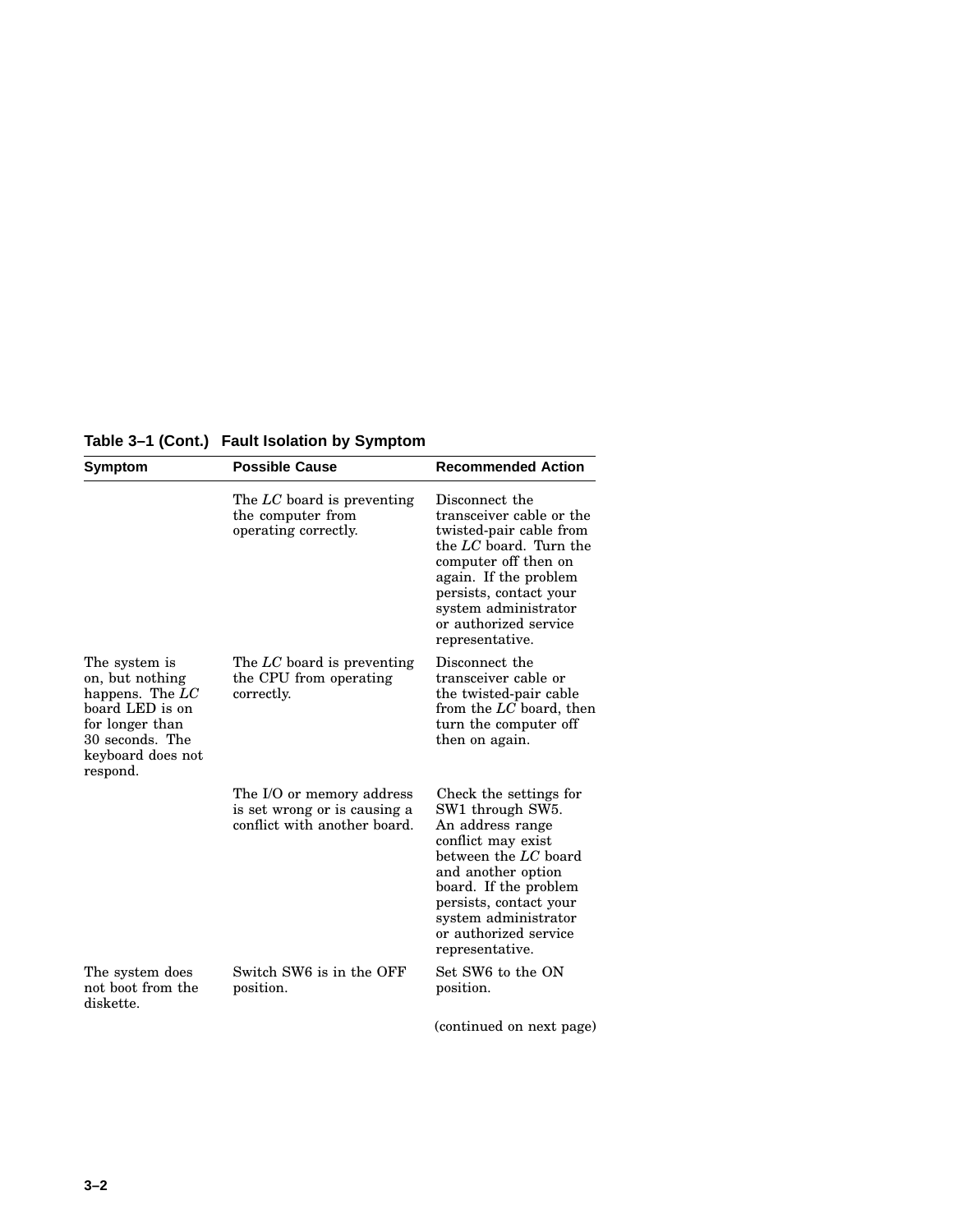**Table 3–1 (Cont.) Fault Isolation by Symptom**

| Symptom                                                 | <b>Possible Cause</b>                                                                          | <b>Recommended Action</b>                                                                    |
|---------------------------------------------------------|------------------------------------------------------------------------------------------------|----------------------------------------------------------------------------------------------|
|                                                         | The system diskette may be<br>corrupted.                                                       | See your system<br>administrator for<br>a bootable system<br>diskette.                       |
| The system does<br>not remote boot.                     | Switch SW6 is set to the<br>ON position, disabling<br>remote boot.                             | Set switch SW6 to the<br>OFF position.                                                       |
|                                                         | If a 30-second remote boot<br>time is set, it may not be<br>long enough for a busy<br>network. | Set switch SW7 to the<br>ON position, enabling a<br>150-second timeout.                      |
|                                                         | The Ethernet address is not<br>registered for this address<br>node.                            | Re-register this board.<br>If the problem persists,<br>contact your system<br>administrator. |
| The system is on,<br>but the network<br>does not start. | The network interface<br>or remote boot is set<br>incorrectly.                                 | Check the shunt<br>connector setting.                                                        |
|                                                         | The network cables are<br>loose.                                                               | Check and secure all<br>cables.                                                              |
|                                                         | A conflict exists with<br>another board in the<br>system:                                      |                                                                                              |
|                                                         | • IRQ jumpers are set<br>incorrectly.                                                          | Check the settings for<br>SW8 through SW12<br>(Chapter 2).                                   |
|                                                         | • The I/O address or<br>memory address range<br>is set incorrectly.                            | Check settings for<br>SW1 through SW5<br>$(Chapter 2)$ .                                     |
|                                                         | The Ethernet address is not<br>registered for this address<br>node.                            | Re-register this board.<br>If the problem persists,<br>contact your system<br>administrator. |
|                                                         |                                                                                                | (continued on next page)                                                                     |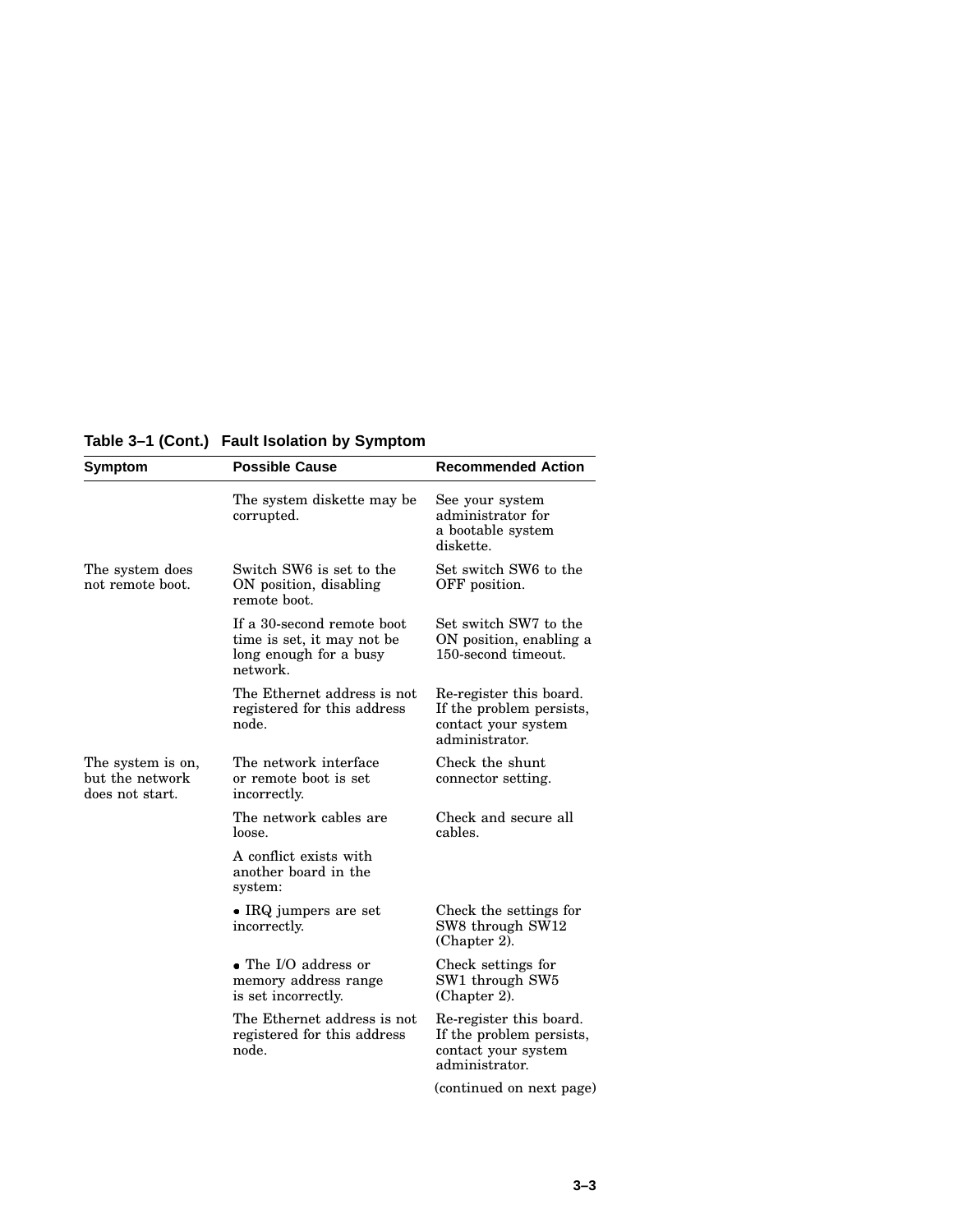| Table 3–1 (Cont.) Fault Isolation by Symptom |  |  |  |
|----------------------------------------------|--|--|--|
|----------------------------------------------|--|--|--|

| Symptom                                                                                            | <b>Possible Cause</b>                                                                                                                                             | <b>Recommended Action</b>                                                                                                                                                                        |
|----------------------------------------------------------------------------------------------------|-------------------------------------------------------------------------------------------------------------------------------------------------------------------|--------------------------------------------------------------------------------------------------------------------------------------------------------------------------------------------------|
| The system is on<br>and displays DE100<br>and a self-test code                                     | A possible problem exists<br>with the $LC$ board.                                                                                                                 | See Table 3–3. Press<br>the F1 key to continue.                                                                                                                                                  |
| during system<br>startup.                                                                          |                                                                                                                                                                   | Replace or reinsert the<br>board and try starting<br>the system again.                                                                                                                           |
|                                                                                                    | The I/O address or memory<br>address range is set<br>incorrectly, or is causing<br>a conflict with another<br>board.                                              | Check the settings for<br>SW1 through SW5. An<br>address range conflict<br>could exist between the<br>$LC$ board and another<br>option board.                                                    |
|                                                                                                    | The error code may be an<br>IBM error code.                                                                                                                       | See your IBM owner's<br>manual for additional<br>information. If the<br>problem persists,<br>contact your system<br>administrator.                                                               |
| The system<br>cannot return to<br>network operation<br>after exiting<br>an application<br>program. | You may be using a<br>program written or<br>compiled in Version 1.0<br><b>BASIC (IBM BASIC Version</b><br>1.0, Interpreter or Compiler,<br>GW-BASIC Version 1.0). | Do not use these<br>versions of the program.<br>Recompile the program<br>using Version 2.0 or<br>later of BASIC, or<br>contact your software<br>vendor for an updated<br>version of the program. |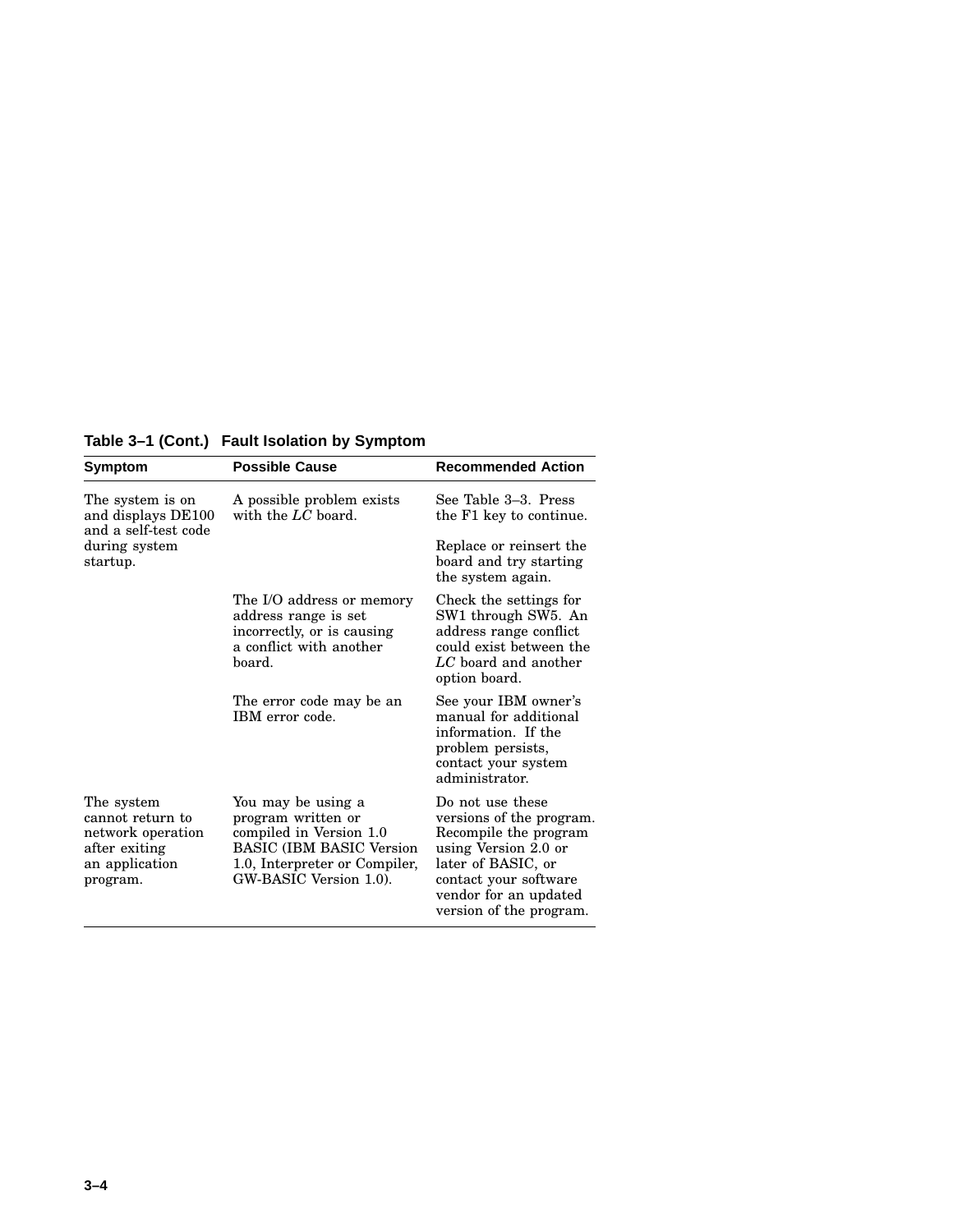## **3.2 LED Activity**

There is an amber light emitting diode (LED) on the *LC* board mounting bracket that displays the operating status of the board. The next table describes the different LED activity.

**Table 3–2 LED Activity**

| <b>LED Activity</b>                                   | Cause                                                                 | <b>User Action</b>                                           |
|-------------------------------------------------------|-----------------------------------------------------------------------|--------------------------------------------------------------|
| The LED stays on for 20<br>seconds, then it goes off. | Normal during self-test.                                              | None.                                                        |
| The LED stays on after<br>20 seconds.                 | A fault has occurred<br>and an error number<br>appears on the screen. | See the LC board<br>self-test error codes<br>$(Table 3-3)$ . |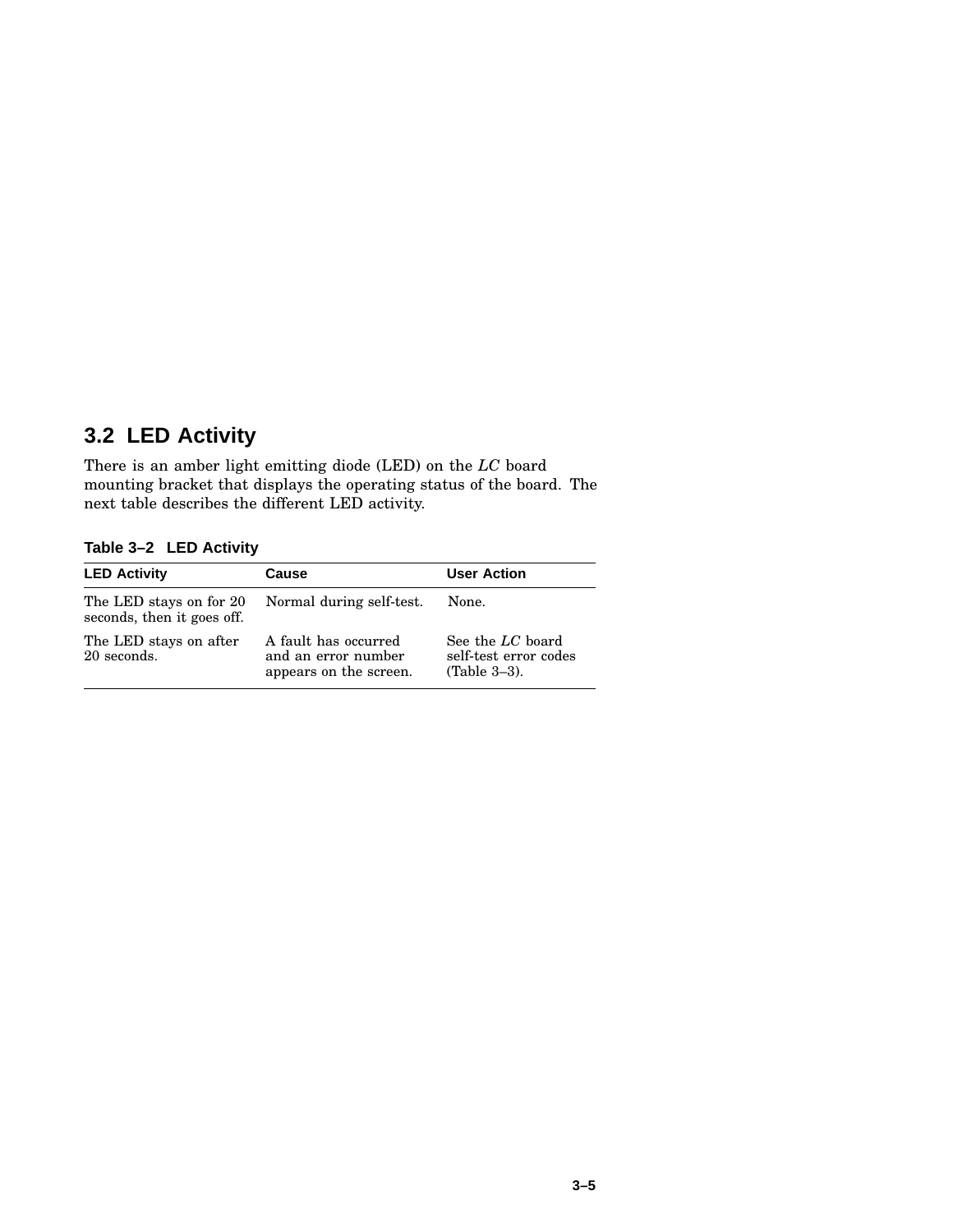#### **3.3 Recovering From Self-Test Errors**

Self-test errors can occur at system startup. Table 3–3 lists the *LC* board self-test error codes, possible cause, and recommended action. To recover from some errors, you can try pressing the F1 function key to resume system operation.

**Note**

Although the *LC* board detects an error and is not operating, you can still use your personal computer.

| Error | <b>Description</b>     | <b>Recommended Action</b>                                                                                                                                |
|-------|------------------------|----------------------------------------------------------------------------------------------------------------------------------------------------------|
| 80    | Memory access conflict | Check switches SW1 through<br>SW <sub>5</sub> for a conflict with another<br>installed board.                                                            |
| 81    | Data path error        | Check switches SW1 through<br>SW <sub>5</sub> for a conflict with another<br>installed board. Call your Digital<br>authorized service representative.    |
| 82    | Address test conflict  | Check switches SW1 through<br>SW <sub>5</sub> for a conflict with another<br>installed board.                                                            |
| 83    | RAM Test conflict      | Check switches SW1 through<br>SW <sub>5</sub> for a conflict with another<br>installed board.                                                            |
| 84    | Ethernet ROM CRC error | Check switch SW5 for a conflict<br>with another installed board.<br>If the problem continues, call<br>your Digital authorized service<br>representative. |
| 85    | NI CSR Error           | Call your Digital authorized<br>service representative.                                                                                                  |
|       |                        | (continued on next page)                                                                                                                                 |

**Table 3–3 Self-Test Error Codes**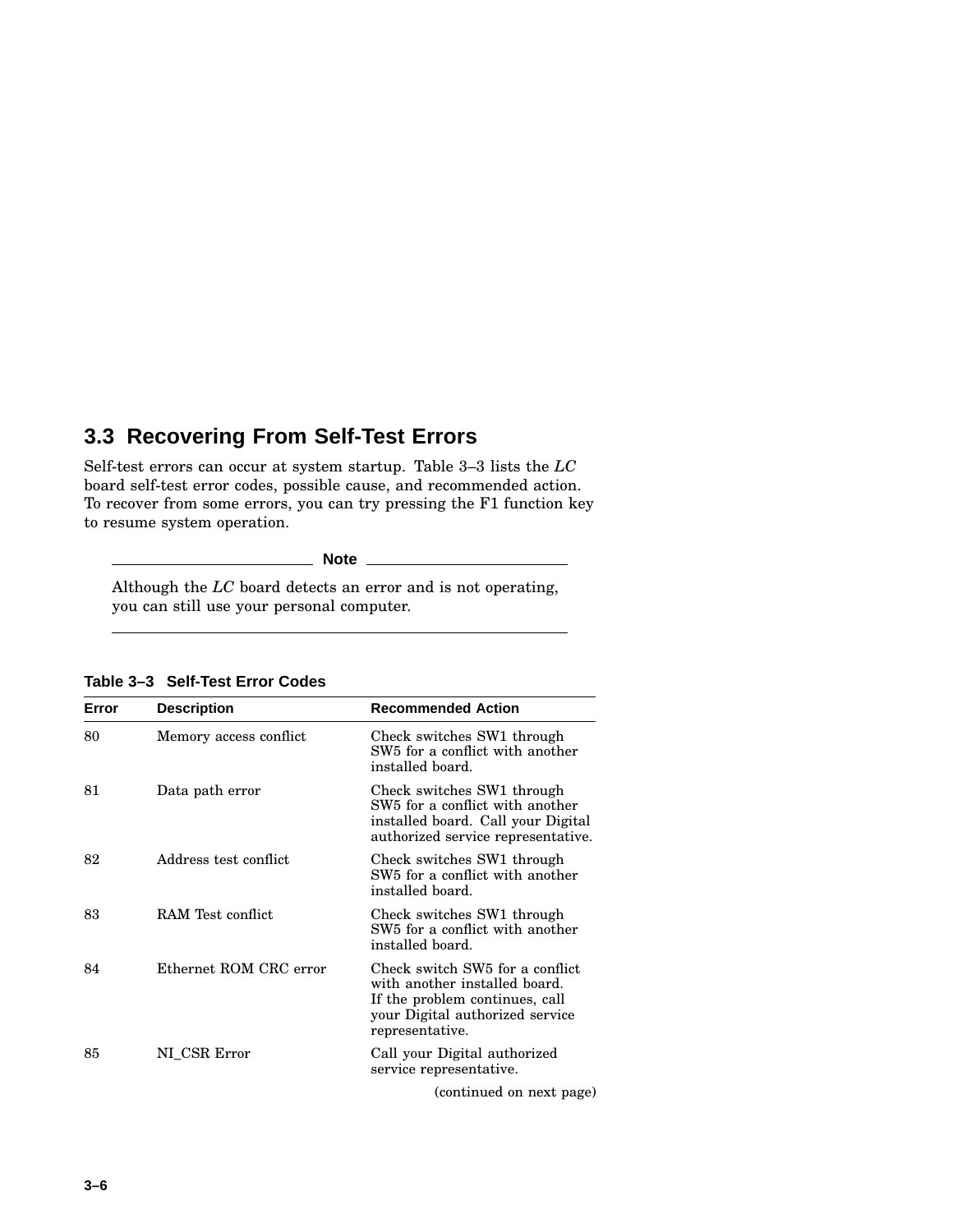**Table 3–3 (Cont.) Self-Test Error Codes**

| Error | <b>Description</b>                | <b>Recommended Action</b>                                                                                                                                                                                   |
|-------|-----------------------------------|-------------------------------------------------------------------------------------------------------------------------------------------------------------------------------------------------------------|
| 86    | LANCE I/O Address conflict.       | Check the setting for switch SW5.                                                                                                                                                                           |
| 87    | <b>LANCE</b> Initialization error | Call your Digital authorized<br>service representative.                                                                                                                                                     |
| 88    | LANCE IRQ Conflict                | Check the IRQ switch settings,<br>SW8 through SW12.                                                                                                                                                         |
| 89    | NI_CSR Mask test error            | Call your Digital authorized<br>service representative.                                                                                                                                                     |
| 8A    | LANCE Internal loopback<br>error  | Call your Digital authorized<br>service representative.                                                                                                                                                     |
| 8B    | <b>LANCE</b> Collision error      | Call your Digital authorized<br>service representative.                                                                                                                                                     |
| 8C    | LANCE CRC Error                   | Call your Digital authorized<br>service representative.                                                                                                                                                     |
| 8D    | Shadow RAM error                  | Call your Digital authorized<br>service representative.                                                                                                                                                     |
| 8E    | Shadow RAM enable error           | Call your Digital authorized<br>service representative.                                                                                                                                                     |
| 8F    | Configuration error               | Check switches SW8 through<br>SW12 to be sure only one of the<br>switches is in the ON position.<br>Also check the parameter settings<br>for your network to be sure they<br>match the board configuration. |

 $\overline{a}$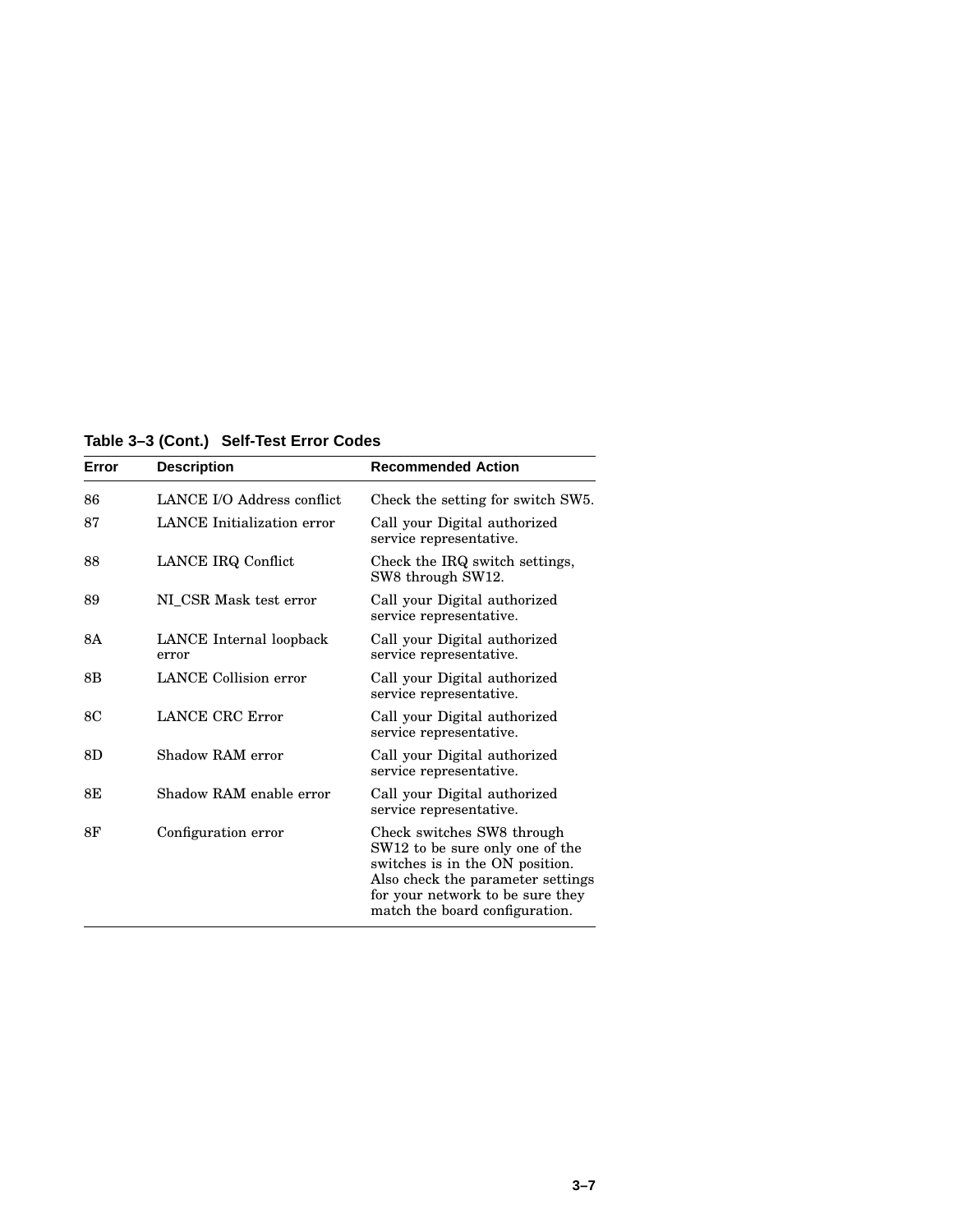# **General Information**

**A**

#### **A.1 Introduction**

The *LC* board lets you integrate IBM/PC/XT/AT and compatible personal computers into a network. After installing an *LC* board, you can use various network software products to integrate the computer into a network.

You can install an *LC* board in any IBM/PC/XT/AT or a computer that has an IBM/PC/XT/AT compatible bus.

You can connect the *LC* board to either a ThinWire network or a ThickWire network. You cannot, however, connect the *LC* board to both kinds of networks at the same time.

## **A.2 Physical Description**

The *LC* board is a half-length, IBM PC form-factor printed circuit board that uses an 8-bit bus connector with no "overhang" interference.

The board measures 17.2 cm x 10.8 cm (6.75 inches x 4.25 inches); the length to the end of the connector is 18.7 cm (7.38 inches).

#### **A.2.1 Functional Components**

The major functional components on the *LC* board are:

- Ethernet network protocol controller (LANCE)
- ThinWire (BNC connector) network interface
- Standard Ethernet ThickWire (DB-15S connector) network interface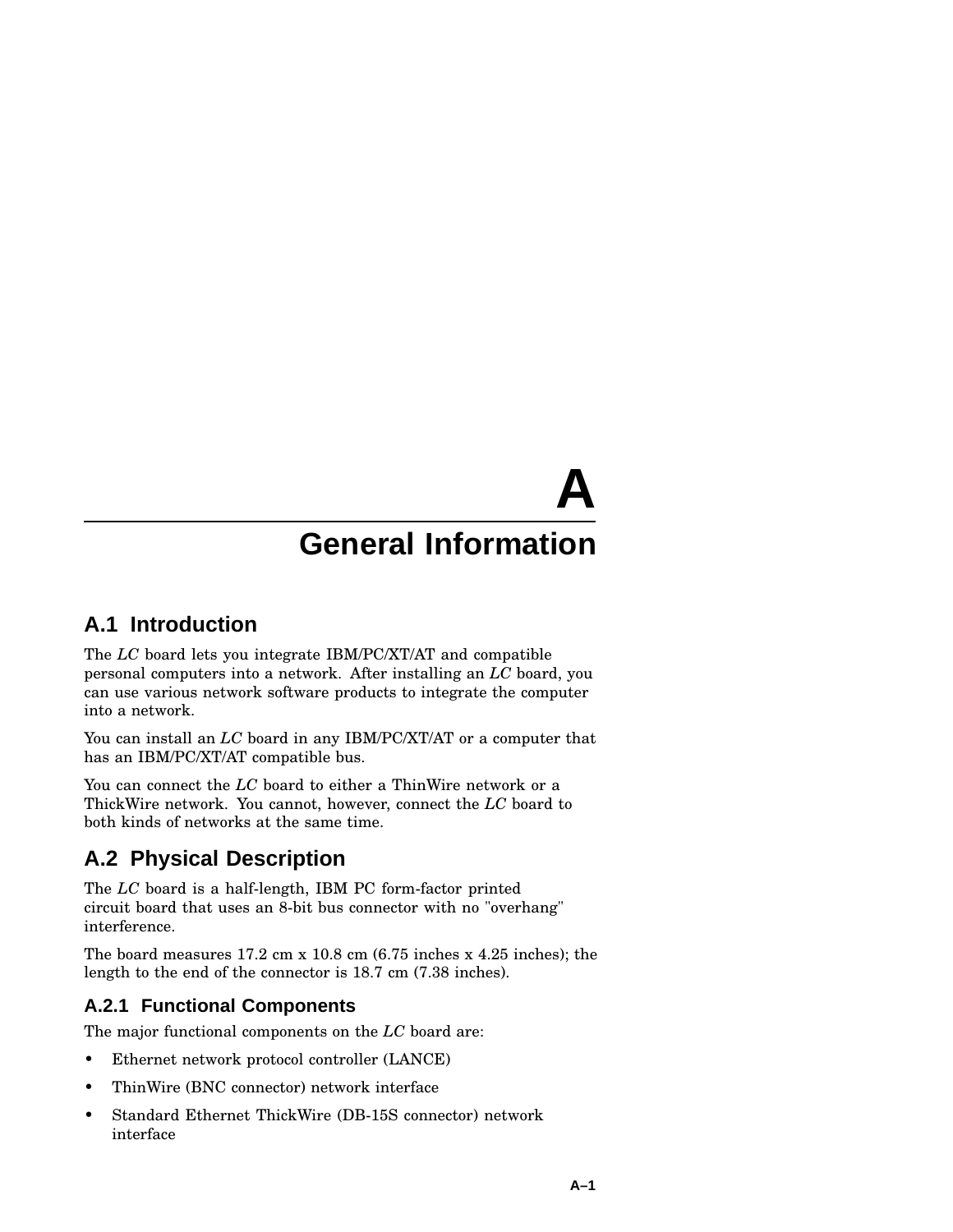- Network buffer RAM 64 KB
- Diagnostics and remote-boot ROM 16 KB (optional)
- Ethernet hardware address ROM

#### **A.2.2 LED**

There is one light emitting diode (LED) on the mounting bracket that displays the operating status of the *LC* board. This amber LED comes on during power-up testing and stays on if the test discovers a fault. Chapter 3 contains additional information about the LED.

#### **A.2.3 Environmental Requirements**

The environmental (temperature and humidity) requirements for the *LC* board are the same as for your IBM/PC/XT/AT personal computer.

#### **A.3 System Specifications**

The *LC* board operates correctly at an I/O channel bus speed of 4.77, 6, 8, or 10 MHz. Table A–1 lists the system specifications of the *LC* board.

| <b>Memory Buffer Size</b> | <b>Memory Addressing Range</b>                                |
|---------------------------|---------------------------------------------------------------|
| 64 KB                     | $C0000-CFFFFF$<br>D0000-DFFFF<br>$E0000$ — EFFFF <sup>1</sup> |
| 32 KB                     | $C8000-CFFFFF$<br>D8000-DFFFF<br>$E8000$ — EFFFF <sup>1</sup> |
| $2 \text{ KR}^2$          |                                                               |

**Table A–1 System Specifications**

<sup>1</sup>Some PCs do not support the E0000 - EFFFF or E8000 - EFFFF address ranges; check your PC manual for this information.

<sup>2</sup>At this time, Digital PCSA software does not support the 2 Kbyte mode.

(continued on next page)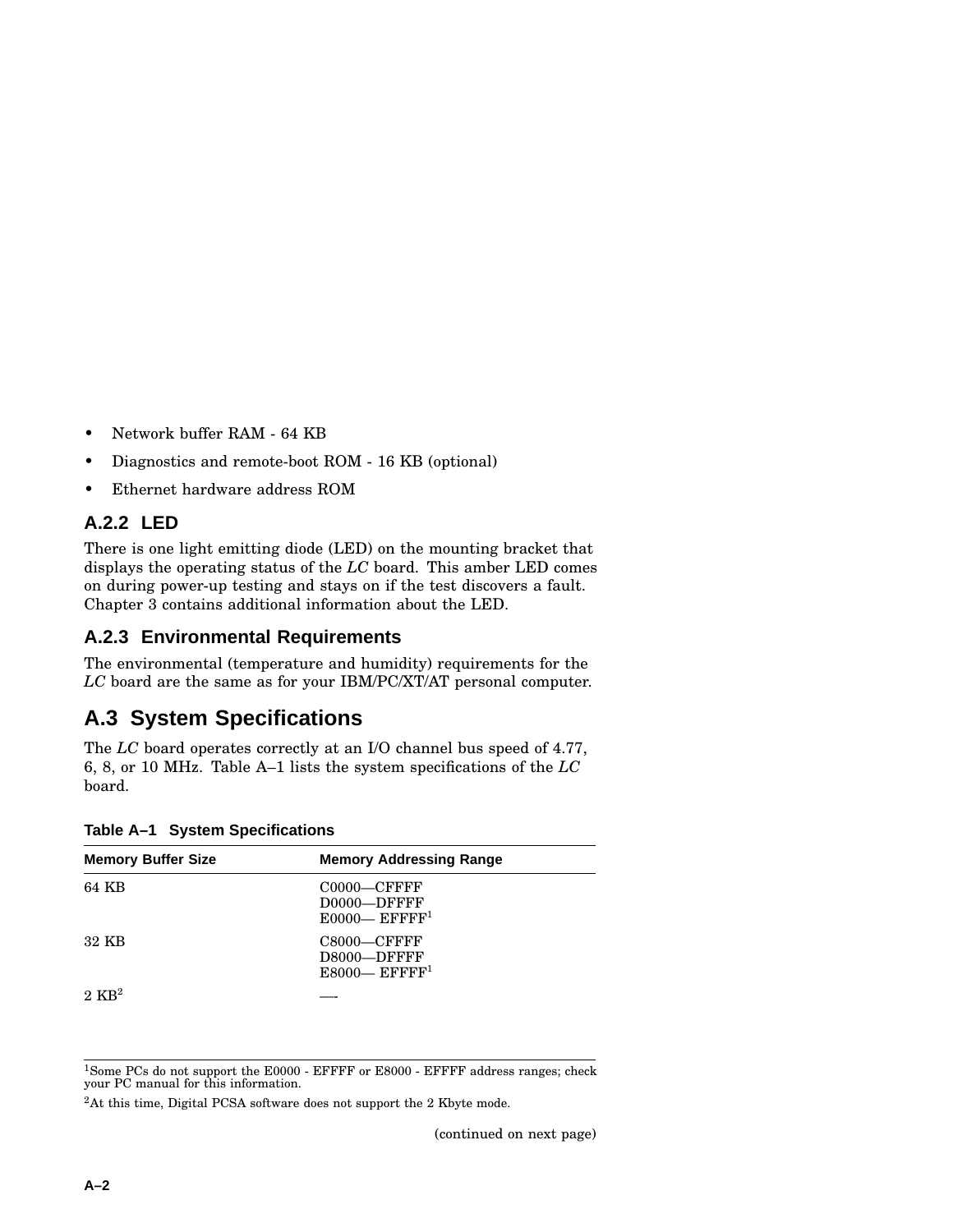#### **Table A–1 (Cont.) System Specifications**

| 200-20F<br>300-30F                     |  |
|----------------------------------------|--|
| <b>Available Selections</b>            |  |
| IRQ2, IRQ3, IRQ4, IRQ5, IRQ7           |  |
| <b>Wattage (maximum)</b>               |  |
| 10.25                                  |  |
| 8.45                                   |  |
|                                        |  |
|                                        |  |
| $15^{\circ}$ C - 32° C (59° F - 90° F) |  |
| $8\%$ to $80\%$ (non-condensing)       |  |
| FCC Class B                            |  |
|                                        |  |

When adding any new option board to your computer, verify that the combined power (wattage) required for all boards in your computer does not exceed the power supply rating. Check your PC documentation for this information.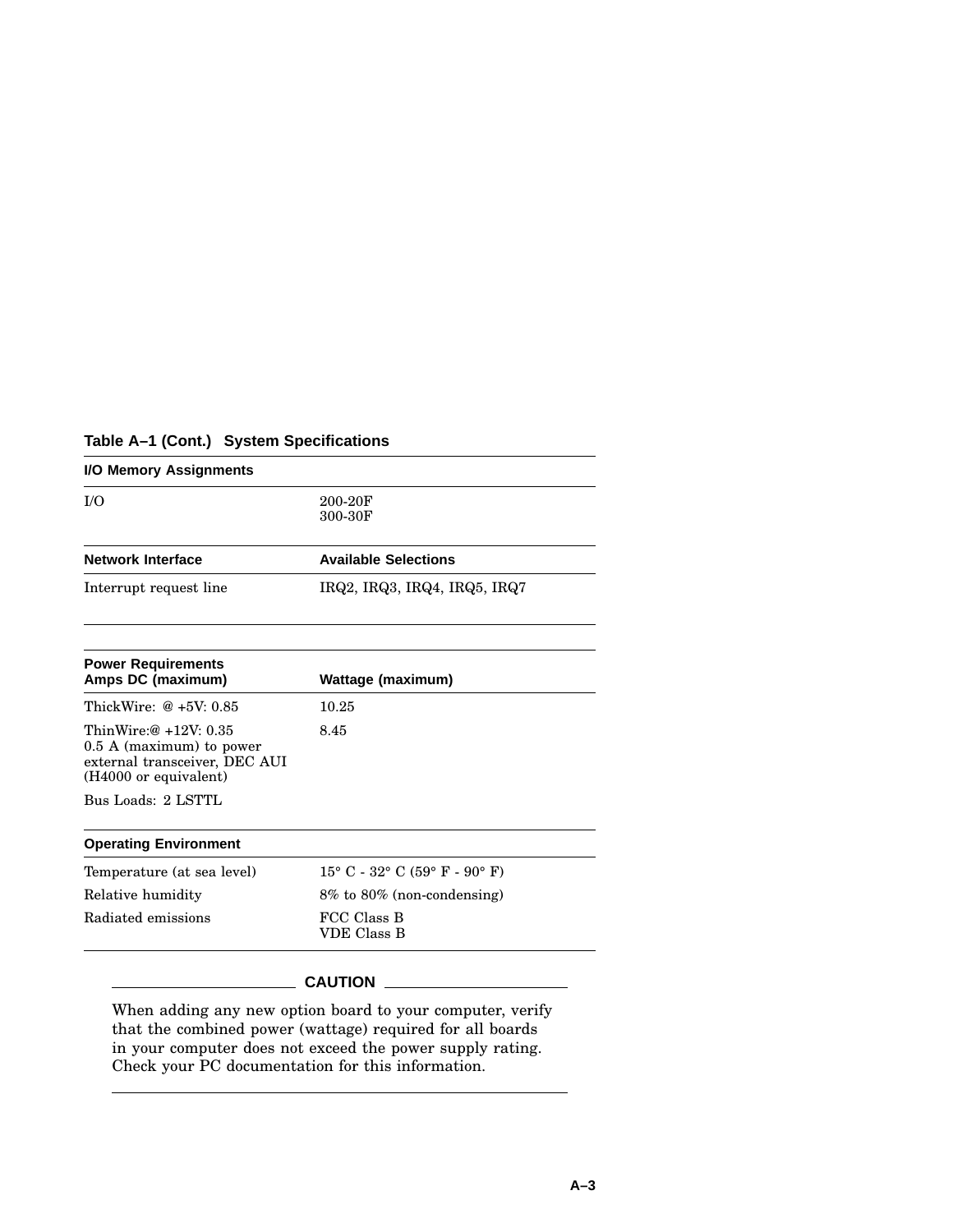**B**

# **Installing an Option ROM**

## **B.1 Introduction**

A ROM chip is optional on the *LC* board and is not required for correct operation. If you purchased the *LC* board from Digital (part number DE100-AA), then the board already has the option ROM installed.

**Caution**

Static electricity can damage printed circuit boards and chips. It is strongly recommended that a grounded wrist strap and grounded work-surface-to-earth ground be used when handling these components.

If your configuration requires an option ROM chip, and does not have one installed, use the procedure described next to install one.

## **B.2 ROM Installation Procedure**

Refer to Figure B–1 while following this procedure.

**Caution**

Incorrect installation of the ROM chip can damage the board.

1. Note the location of the notch  $\bullet$  on the silk screen surrounding the ROM socket.